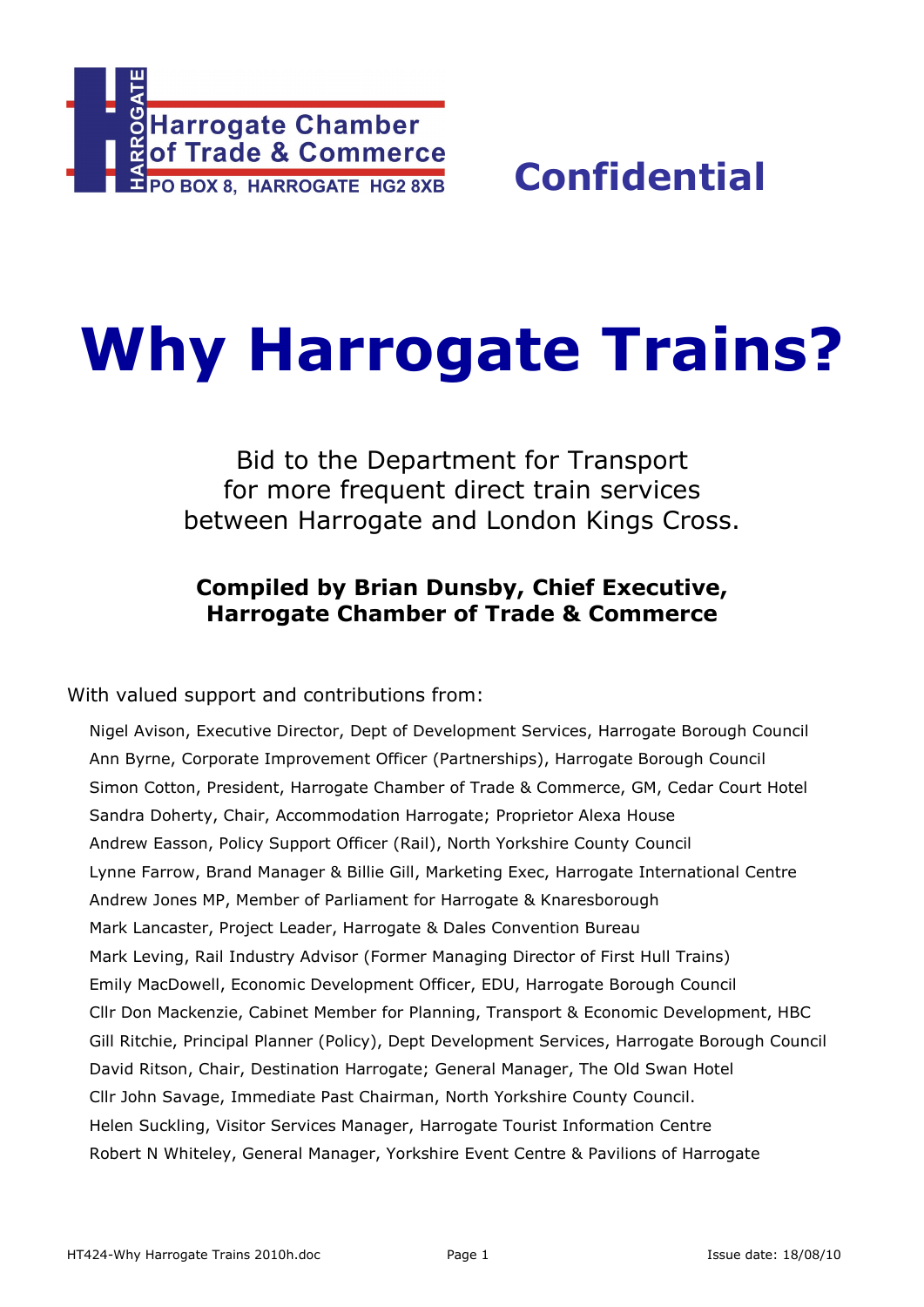## **Why Harrogate Trains?**

## **CONTENTS**

## **Report compiled by Brian L Dunsby, Chief Executive & Hon Secretary Harrogate Chamber of Trade & Commerce, P O Box 8, Harrogate HG2 8XB.**

**Tel: 01423 879208 Fax: 01423 870025 E-mail: chiefexec@harrogatechamber.org**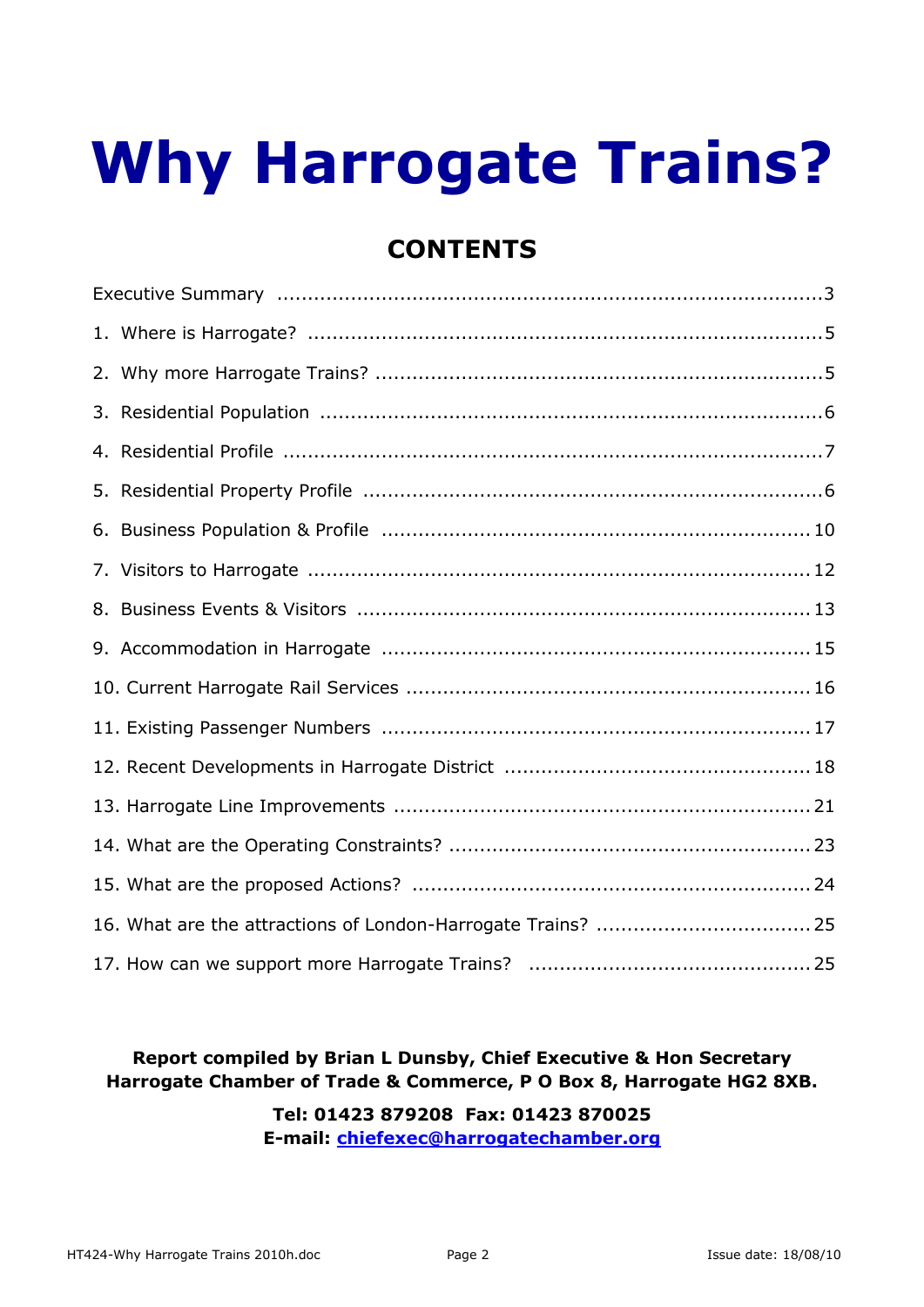## **Executive Summary**

Harrogate in North Yorkshire is a unique area of high economic growth forming a "golden triangle" with Leeds, Wetherby and York. It is the north-east quadrant of the Leeds City Region, which is the most significant economic driver of the Yorkshire and Humber Region.

Harrogate Town has a population of 72,000, whilst the whole Harrogate District has 158,000, with an older age profile than the Region. It has a predominantly professional demographic profile with higher than average levels of social class, household income, property values and car ownership. Harrogate has been repeatedly quoted as one of the best places to live in the UK. Hence Harrogate attracts upwardly mobile individuals to live in Harrogate and work all over the country - or across the whole world. These factors all indicate a propensity to travel.

Harrogate District is close to the geographical centre of the UK, accessible from north, south, east and west. It attracts large numbers of visitors all the year round, for both business and leisure. The latest estimate of Total Direct Visitor Spend in the District was £331m per year from a total of 6.4 million visitor-days including both business and holiday tourism visitors.

Harrogate has a unique combination of Conference, Exhibition and Event facilities alongside many well established visitor attractions. It is supported by numerous nearby hotels, guest houses and restaurants; a combination not matched anywhere else in the UK. These facilities combined with a relaxing rural environment attract international, national and regional corporate, professional and trade events of all types virtually all the year round. Planning permission has recently been granted for two new hotels, whilst older ones are being updated.

Harrogate International Conference centre is the third largest integrated conference and exhibition venue in the UK after Excel, London and EICC, Edinburgh. Phase 1 of a £45m expansion programme has just commenced which will add two new exhibition and event halls and a new entrance to the venue. These are scheduled to open in Autumn 2011.

Conferences, Exhibitions, Trade Shows and Entertainments at HIC attract well over 200,000 business visitors per annum, with around 40% visiting from London and South East. In a recent event survey, 78% of delegates came from outside Yorkshire, but few travelled by rail. Harrogate's poor rail connectivity has frustrated the attraction of some major new conferences and risks losing others to better connected venues such as Birmingham and Manchester.

The largest event at the Harrogate Showground is the Great Yorkshire Agricultural Show which takes place in mid-July each year. With the demise of the Royal Show at Stoneleigh, the Great Yorkshire Show is now the largest agricultural show in the UK. Many smaller events of various types are also held on the Showground all the year round, with an average of over 600 events and a total attendance of nearly 440,000 visitors each year.

Harrogate has a large number of successful hotels, guest houses and restaurants that cater for both business and leisure visitors. The Tourist Information Centre says that there are 1,472 bedrooms in hotels and 284 in guest houses within Harrogate – making a total of 1,756 rooms with over 2,100 beds - excluding the surrounding District. These figures far outweigh comparable towns that already have direct London rail services.

Before the war, Harrogate enjoyed a frequent London-Harrogate-Edinburgh Pullman Car service with up to 10 trains per day. It was cut back in stages and Harrogate now has just one direct London service, south bound on weekday mornings only, taking almost 3 hours. There are no direct Sunday services despite high demand for travel on this day.

Whilst there are frequent fast services from Kings Cross to Leeds and York, connections to Harrogate are poor quality and often ill-timed. Changing trains is seen as risky, inconvenient, and time consuming - whilst the rolling stock falls significantly below most customer expectations! Nevertheless there are nearly 2 million passenger journeys a year to and from the Harrogate District Stations, confirming the local propensity for rail travel.

Recent developments in Harrogate District that could increase demand for rail travel include loss of the Leeds Bradford to London air service; opening of Harrogate International Business School; adoption of a broad Local Development Framework; new housing and business developments; aspirations for Park & Rail or Parkway Stations; a proposed Transport Interchange; and a planned Harrogate & Dales Convention Bureau.

The need for improvements on the Leeds-Harrogate-York line is recognised and there are plans to upgrade signalling and provide a new turn-back facility at Horsforth, which could also serve nearby Leeds Bradford Airport using a Rail-Air shuttle bus service.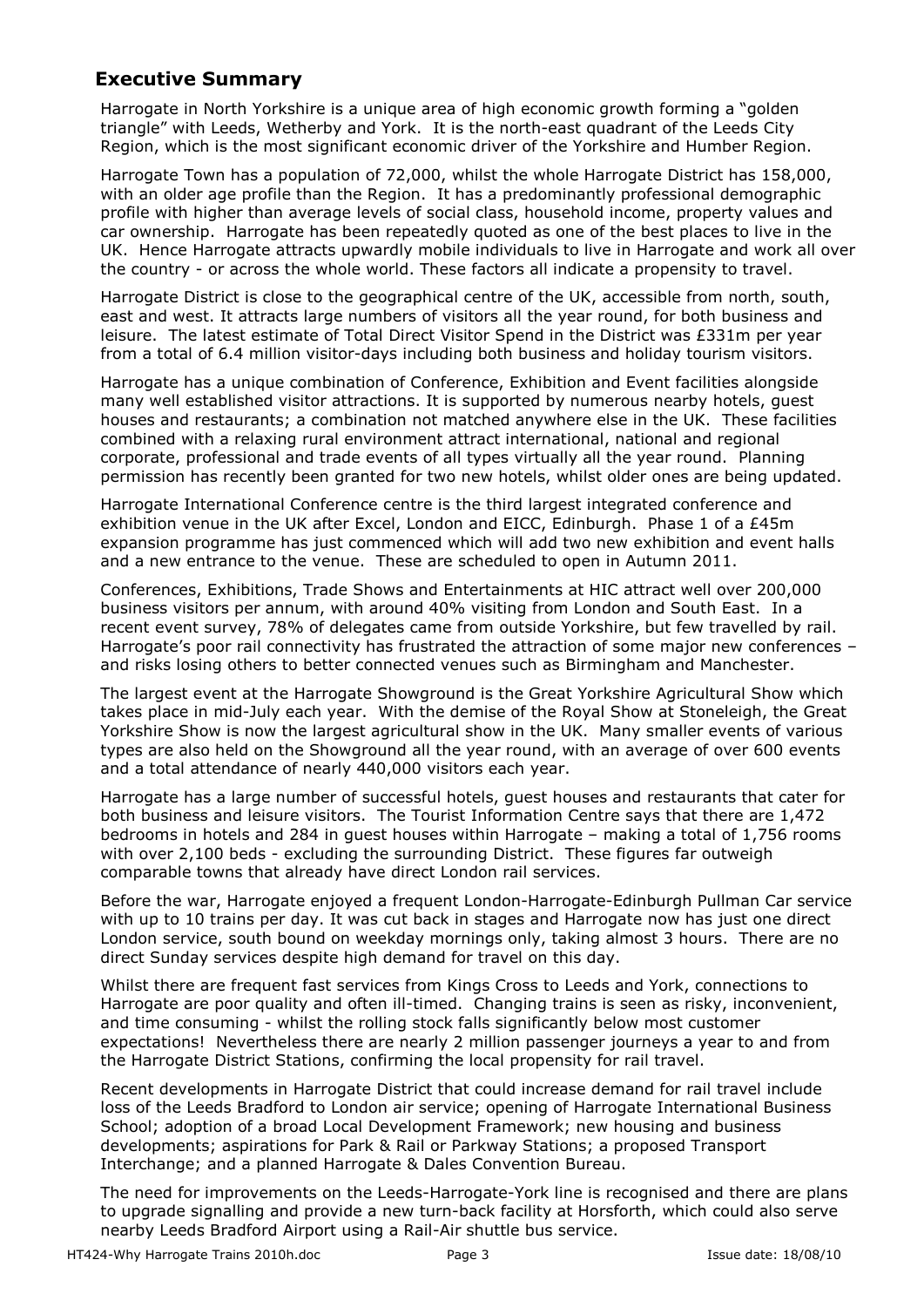The Leeds–Harrogate–York line is not electrified, whereas the main lines from York and Leeds to London are electrified. This means that only diesel trains can operate to Harrogate. The York to Knaresborough track has two single line sections, with manual signals, which are a major capacity and operating hours constraint; there are no plans to upgrade this section of the route.

A detailed study of operating constraints shows that Harrogate could most effectively be served as an extension of existing services via Leeds rather than via York. As several daily services are already specifically diagrammed to use diesel high speed train this option would not require any new rolling stock or extra slots on the East Coast Main Line. Platforms 1, 6 & 8 at Leeds currently used for London Trains would enable trains to reverse without conflict with other services. This would be an efficient and cost-effective way to provide services for Harrogate.

This report proposes a series of immediate, short term, medium term and long term actions needed to provide the frequent direct trains to and from London that Harrogate and its many visitors deserve. In summary, these actions and expected outcomes are:

#### **Immediate Actions 2010 = currently 1 direct train per day HGT-KGX southbound**

**Harrogate Chamber** will compile an integrated timetable showing all connections between Harrogate and Kings Cross and intermediate Stations on East Coast mainline.

**Northern Rail** is asked to change the remaining Class 14X diesel multiple units to Class 15X for all services on the Harrogate Line with 4-car units operating in the peak periods.

**Leeds Bradford Airport** is asked to implement a Horsforth Rail-Air shuttle mini-bus on a trial basis in view of the likely demise of the Harrogate Airport Bus Service 767.

#### **Short Term Actions 2011= 2 direct trains per day HGT-KGX every day**

**The Department for Transport** is asked to reinstate the evening return service from Kings Cross to Harrogate on a seven day basis in the EUREKA timetable from May 2011.

**Northern Rail** is asked to proceed with proposed plans to increase the duration and frequency of services on the Harrogate to York line during the evening and on Sundays.

#### **Medium Term Actions 2012/13 = 4 direct trains per day HGT-KGX**

**The Department for Transport** is asked to put into the new Franchise Specification for the East Coast services one new early morning northbound service from Kings Cross via Leeds to Harrogate and a corresponding evening return from Harrogate to Kings Cross.

**North Yorkshire County Council and Harrogate Borough Counci**l are asked to contact the shortlist of bidders for the new franchise so that they all come to Harrogate.

**Network Rai**l is urged to proceed with the proposed Horsforth turn-back and the improved signalling between Leeds and Harrogate.

**Northern Rail** is urged to procure additional Class 150 series rolling stock needed to serve Horsforth, Harrogate and Knaresborough.

#### **Long Term Actions 2014/16 = 2 hourly service HGT-KGX every day**

**The Department for Transport** is asked to include in the new Franchise Specification for the East Coast mainline services several additional extensions of existing northbound services from Kings Cross via Leeds to Harrogate or alternatively via York to Harrogate.

**The Office of Rail Regulation** is asked to allocate additional slots on the ECML for open access operators, once planned work by Network Rail to remove bottlenecks is complete.

**Northern Rail** is asked to include two trains per hour between Harrogate and York as part of the franchise renewal, subject to improved signalling and level crossings.

**North Yorkshire County Council & Harrogate Borough Counci**l are asked to approve a Park & Ride or Parkway Station either south of Harrogate or east of Knaresborough.

**Network Rail** is asked to consider whether the Leeds-Harrogate-York line could be an alternative or diversionary route for ECML diesel services. This might also enable some Trans-Pennine Express and Cross-Country trains to go from Leeds to York via Harrogate.

#### **1. Where is Harrogate?**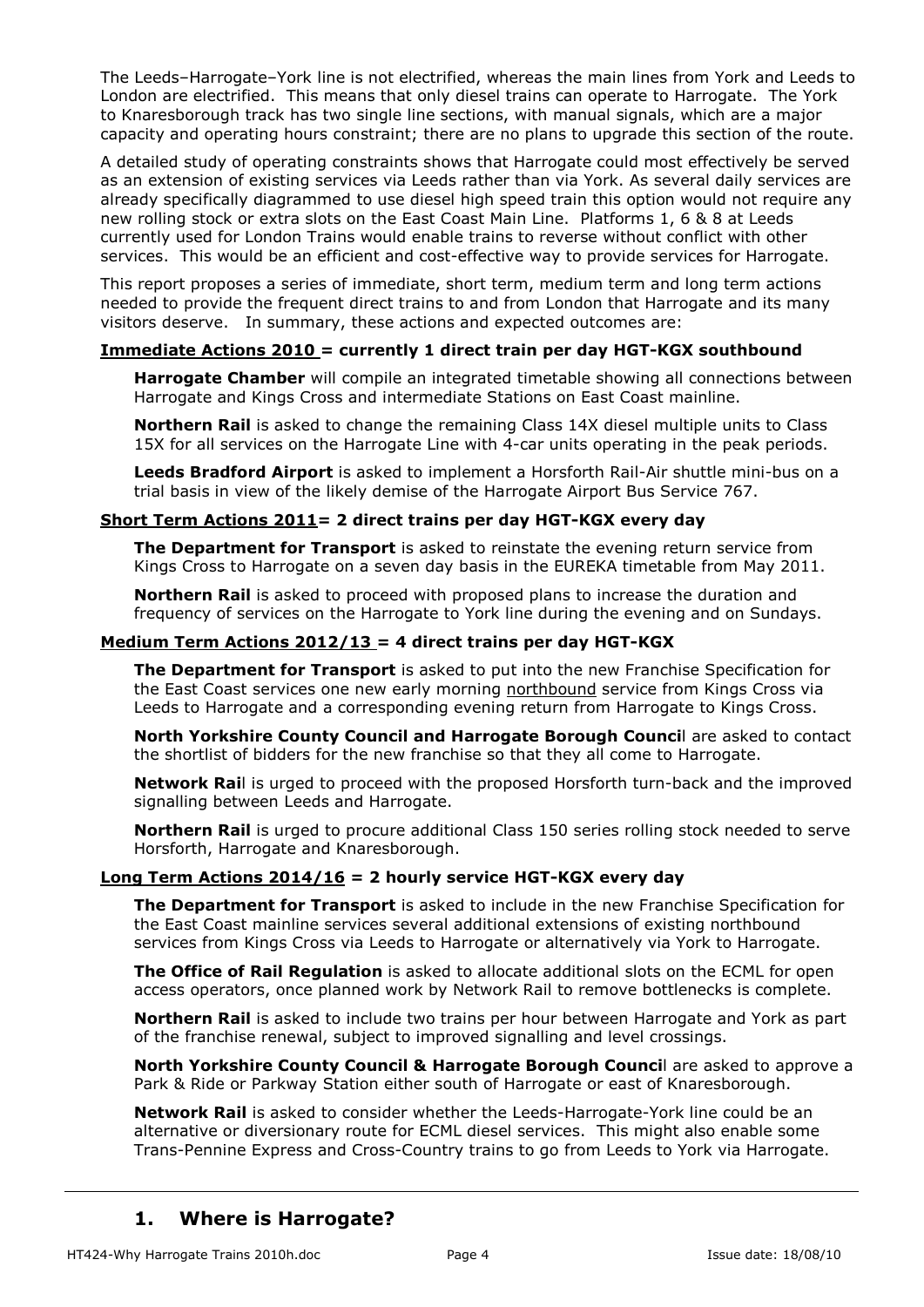Harrogate in North Yorkshire is almost midway between London and Edinburgh and between Liverpool and Hull, close to the geographical centre of the UK and accessible from north, south, east and west. It is only 15 miles from Leeds and 20 miles from York.

Harrogate District lies between the cities of Leeds and Bradford to the south, the District of Richmondshire in the north; the City of York and Hambleton and Selby Districts in the east, and the Yorkshire Dales National Park in the west. The District is part of the County of North Yorkshire and local government service delivery is split between the Borough and County Council. The southern part of the District forms part of the Leeds City Region.

Harrogate Town is situated at the junction of the A61 north-south and the A59 east west, about 7 miles west of the A1(M) motorway at Junction 47 with the A59. The market towns of Boroughbridge, Knaresborough, Otley, Pateley Bridge, Ripon and Wetherby are all within 20 minutes drive of Harrogate Town Centre. Bradford, Leeds and York are within 30 min.

The area between Harrogate, Leeds, Wetherby and York is dubbed the "Golden Triangle" – "an area of high economic growth underpinning a sustainable service-based economy". This area comprises the north-east quadrant of the Leeds City Region and in addition to a significant business sector it also serves as a dormitory area for the many Leeds and York city centre businesses. According to the Yorkshire & Humber Regional Spatial Strategy to 2026 (Section 3.5), Leeds City Region is likely to remain the most significant economic driver of the Region's economy.

## **2. Why more Harrogate Trains?**

In our view, Harrogate needs and merits more direct trains to and from London for the following main reasons, which are amplified in this Report:

- Harrogate is a major destination in its own right for Conferences, Exhibitions and Events, both trade and public, all the year round. It is also a well known tourist destination with nationally recognised attractions. This is an important distinction, adding significant value to the provision of direct train services from London.
- Major integrated International Conference & Exhibition Centre  $3<sup>rd</sup>$  largest in the UK. Over 230,000 visitors at over 50 conferences and 20 large trade fairs each year.
- Great Yorkshire Showground attracts over 430,000 visitors every year to an average of 625 events in the versatile Yorkshire Events Centre and Pavilions of Harrogate.
- Significant investment in the main Conference, Exhibition and Events Centres is underway both at the Conference Centre and on the Showground plus new Hotels.
- Major tourist location, Spa Town, Harlow Carr RHS, Great Yorkshire Show, Ripley Castle, Rudding Park, Harewood House etc. - located on the edge of Yorkshire Dales.
- Harrogate has a highly professional residential community needing to travel and it is also a significant destination in its own right for both business and leisure visitors.
- Harrogate Borough's immediate population is now158,000 with a 4.3% growth rate since 2001 (Harrogate/Knaresborough/Ripon/Boroughbridge/Pateley Bridge)
- Harrogate & Knaresborough and the associated catchments have a large percentage of the population in higher professional occupations, with substantial discretionary income and hence a significantly greater propensity to travel by rail.
- The affluent hinterland surrounding Harrogate and Knaresborough has potential for significant new growth from park and ride journey generation and development.
- Improved connectivity to the area would stimulate employment in Harrogate in the tourism and conferencing industry – the lifeblood of the local economy!
- Harrogate is a sub-regional centre of the Leeds City Region, ranked alongside Wakefield, York, Bradford and Barnsley.
- The Yorkshire & Humber Regional Spatial Strategy supports Harrogate's role as a location for quality office and conference and exhibition facilities

## **3. Residential Population**

HT424-Why Harrogate Trains 2010h.doc **Page 5** Page 5 **ISSUE date: 18/08/10** In 2009, the resident population of the Harrogate District was 157,869, which was a rise of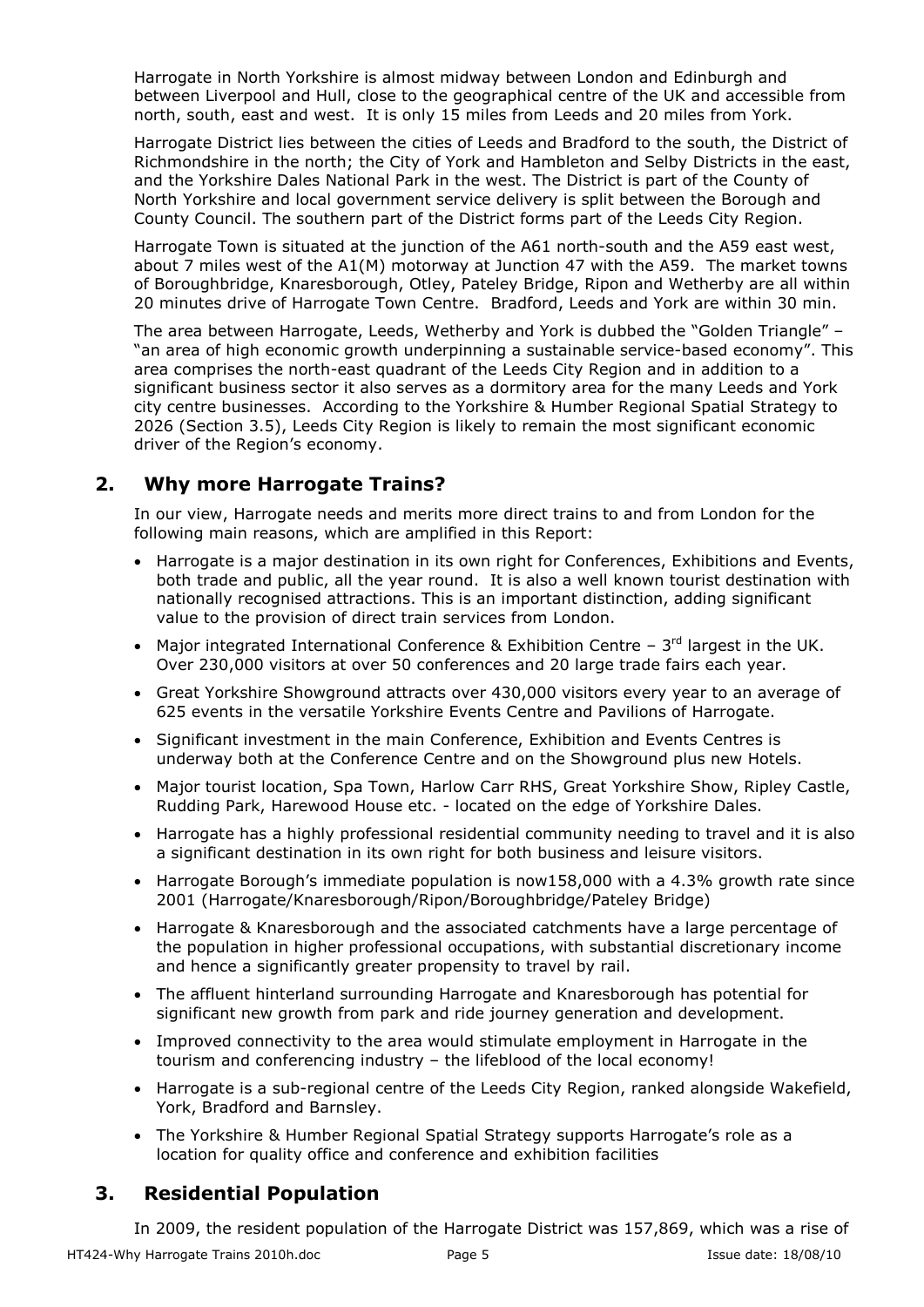1.2% or 1,800 people on the previous year's total of 156,100. In 2001 the total population was 151,336, an increase of 6,533 or 4.3% over the period 2001-2009.

By comparison, the City of York population is 198,800 – only 26% more than Harrogate

Harrogate District has experienced the second highest annual increase in population within North Yorkshire County, after Richmondshire. The main factor behind the increase in population has been net migration with more people moving into the District than leaving.

*(Source: ONS Mid-year estimate 2009, published on www.harrogate.gov.uk/immediacy-4072)* 

Harrogate District has a large but dispersed population poorly served by public transport, although all within 10-30 minute drive time for access to the Harrogate Line - including:

| Town                      | <b>Postcode</b>  | Population (2009 est) |
|---------------------------|------------------|-----------------------|
| Harrogate Town            | HG1 & 2          | 71,594                |
| Harrogate Rural Area      | HG3              | 50,393                |
| Boroughbridge             | Y051             | 3,210                 |
| Knaresborough             | HG5              | 14,740                |
| Pateley Bridge            | HG3              | 2,000                 |
| Ripon                     | HG4              | 15,932                |
| <b>HARROGATE DISTRICT</b> |                  | 157,869               |
| <b>NEARBY TOWNS</b>       | <b>Postcode</b>  | Population (2001)     |
| Ilkley                    | LS29             | 13,828                |
| Otley                     | LS21             | 14,348                |
| Wetherby                  | LS <sub>22</sub> | 11,155                |
| Boston Spa                | LS <sub>23</sub> | 4,006                 |
| Burley & Menston          | LS20             | 5,865                 |

For comparison, other Towns studied in this Report are as follows:

| Town               | <b>Postcode</b> | Population (2001) |
|--------------------|-----------------|-------------------|
| <b>Bradford</b>    | <b>BD</b>       | 293,717           |
| Kingston upon Hull | HU              | 243,589           |
| Lincoln            | LN              | 85,595            |
| Skipton            | <b>BD23</b>     | 14,313            |
| Stratford on Avon  | <b>CV37</b>     | 23,676            |
| Sunderland         | SU              | 280,807           |
| York               | YO              | 198,800           |

*(Source: 2001 Census: Key Statistics: Parish Headcount - via Wikipedia)* 

It should be noted that the larger populations of both Bradford and Sunderland are in significant proportions more closely geographically aligned to rail links serving other than the main stations in the respective cities e.g. the Airedale line from Skipton to Leeds via Keighley, Bingley & Shipley, and the ECML from Durham. This is a function of the use of political boundaries for demographic measurement, which can distort comparative analysis when the residents' nearest or fastest route is not via the designated Town Station.

## **4. Residential Profile**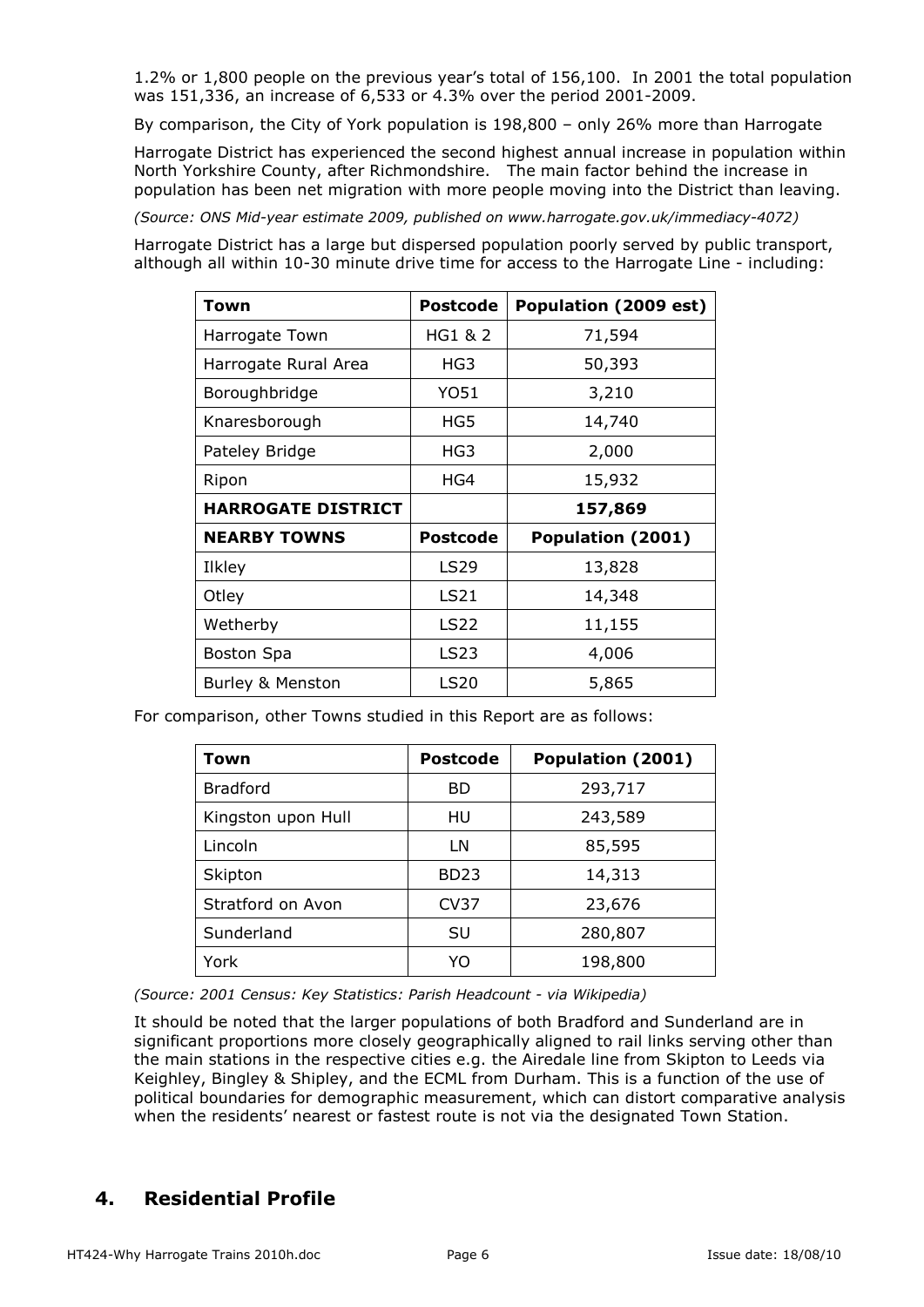#### **4.1 Age & Gender**

The average age of the population in Harrogate is 40, slightly above the Yorkshire and Humber average of 38. The largest age category for the population of Harrogate is between the ages of 40-44 where 8.3% of the population fall. The District has a noticeably reduced proportion of persons aged 20-24 which accounts for only 5.1% of the total population. The older age ranges are significantly higher than other areas, with substantial accumulated wealth and an inclination to travel further and more often for both business and leisure.

| <b>Age Range</b> | <b>Harrogate</b> | <b>Y&amp;H Region</b> | <b>England</b> |
|------------------|------------------|-----------------------|----------------|
| $0-14$ years     | 16.6%            | 17.2%                 | 17.5%          |
| $15-29$ years    | 16.7%            | 21.6%                 | 20.0%          |
| 30-49 years      | 27.8%            | 26.8%                 | 28.2%          |
| 50-64 years      | 19.9%            | 18.1%                 | 18.0%          |
| 65 years $+$     | 19.0%            | 16.2%                 | 16.3%          |

The age and gender profile of Harrogate District population is currently as follows:

Male: 77,639 (49.2%) Female: 80,230 (50.8%) England: Male: 49.2%, Female: 50.8%

*(Source: ONS Neighbourhood Statistics, Harrogate + ONS Population Estimates 2009)* 

#### **4.2 Demographic Profile**

The demographic profile of Harrogate residents indicates a higher than average proportion of affluent and professional classes, with 60% in the ABC1 categories. One would naturally expect a higher proportion of First Class Inter-City passengers from this community.

|                | <b>Social Category</b>                                                      | <b>Harrogate</b> | Yorkshire<br>& Humber | <b>UK</b> |
|----------------|-----------------------------------------------------------------------------|------------------|-----------------------|-----------|
| AB             | Higher and intermediate managerial /<br>administrative / professional       | 28.0 %           | 18.9 %                | 22.2 %    |
| C1             | Supervisory, clerical, junior managerial /<br>administrative / professional | 32.0 %           | 27.0%                 | 29.7 %    |
| C <sub>2</sub> | Skilled manual workers                                                      | 14.5 %           | 16.8 %                | 15.1 %    |
| D              | Semi-skilled and unskilled manual workers                                   | 12.6 %           | 19.5 %                | 17.0 %    |
| E              | On state benefit, unemployed, lowest<br>grade workers                       | 12.9 %           | 17.8 %                | 16.0%     |

*(Source: Office for National Statistics, Social Grade (UV50), 2001 Census, Updated 2005)* 

#### **4.3 Car Ownership**

Car ownership in Harrogate is substantially higher than in the other parts of the Yorkshire Region and the UK as illustrated by the following table. Over 24,000 households have two or more cars, equal to 38% of households in Harrogate compared to 29% across England.

Improved car parking at stations served by direct Harrogate-London trains would no doubt attract the many car-owners in Harrogate District who are currently reluctant to drive into the very congested city centre car parks in Leeds or York. Currently they find it more attractive to drive significant distances on the A1(M) or M1 motorway rather use rail close to their point of origin.

#### **CAR OWNERSHIP**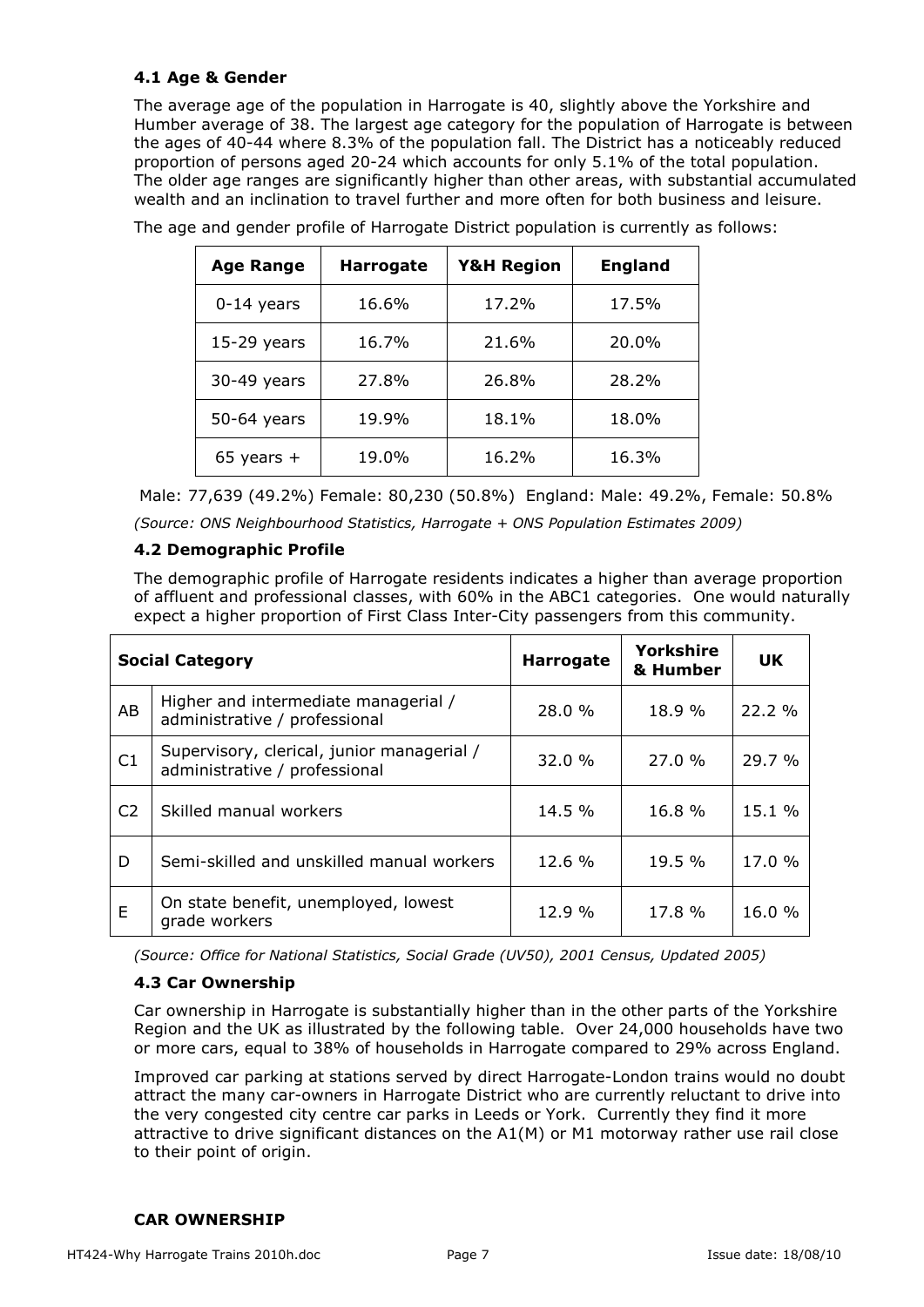| No of cars   | Count  | <b>Percent</b> | Y&H     | <b>England</b> |
|--------------|--------|----------------|---------|----------------|
| Nil          | 11,197 | 17.75%         | 30.31%  | 26.84%         |
| 1            | 27,739 | 43.98%         | 44.13%  | 43.69%         |
| $\mathbf{2}$ | 19,396 | 30.75%         | 21.00%  | 23.56%         |
| 3            | 3,619  | 5.74%          | 3.55%   | 4.52%          |
| 4 or more    | 1.126  | 1.79%          | 1.00%   | 1.39%          |
| <b>TOTAL</b> | 63,077 | 100.00%        | 100.00% | 100.00%        |

| (Source: ONS Neighbourhood Statistics: Harrogate. Last updated March 2007) |  |  |
|----------------------------------------------------------------------------|--|--|
|                                                                            |  |  |

#### **4.4 Average Income**

Average household income in Harrogate in 2009 is by far the highest in the Yorkshire Region and above average for the whole of England, as illustrated in the following table:

| <b>Income</b> | Units   | Harrogate | <b>Craven</b>     | <b>Bradford</b> | Y&H     | <b>England</b> |
|---------------|---------|-----------|-------------------|-----------------|---------|----------------|
| Av. Household | E/annum |           | £39,084   £30,418 | £23,869         | £29,902 | £35,544        |
| Net Household | £/week  |           | £646.10   £526.00 | £430.80         | £441.70 | £533.00        |
| Discretionary | £/week  | £275.10   | £188.70           | £117.90         | £131.30 | £200.50        |

*(Source: Acxiom Ltd Affordability 2009 via Yorkshire Forward & Harrogate Borough Council)* 

## **5. Residential Property Profile**

#### **5.1 Property Bands**

Harrogate has a relatively higher proportion of large and high value property than comparable towns, reflecting the professional and managerial status of many residents. The following tables show Harrogate and other towns in terms of Council Tax Bands, both by numbers of properties and by percentage split in each band:

| <b>Tax Band</b>     | <b>Harrogate</b> | <b>Craven</b> | <b>Sunderland</b> | Lincoln | <b>Bradford</b> | Hull    |
|---------------------|------------------|---------------|-------------------|---------|-----------------|---------|
| A                   | 7,999            | 4,093         | 79,260            | 25,647  | 89,234          | 81,297  |
| В                   | 13,380           | 5,801         | 16,480            | 8,319   | 43,560          | 21,285  |
| C                   | 16,619           | 5,762         | 16,046            | 4,601   | 38,134          | 9,336   |
| D                   | 10,431           | 4,023         | 8,063             | 2,364   | 16,725          | 3,543   |
| Е                   | 9,151            | 3,101         | 2,886             | 1,163   | 11,464          | 1,009   |
| F                   | 6,156            | 1,941         | 988               | 356     | 5,500           | 257     |
| G                   | 5,412            | 1,284         | 596               | 122     | 3,449           | 68      |
| н                   | 599              | 110           | 65                | 52      | 296             | 35      |
| <b>Total number</b> | 69,747           | 26,115        | 124,384           | 42,624  | 208,362         | 116,830 |

**Council Tax Bands and Properties 2010/11 – by number** 

*(Source: Head of Revenues & Benefits, Harrogate Borough Council July 2010. Requests made to relevant local authorities on behalf of Harrogate Chamber of Trade & Commerce.)*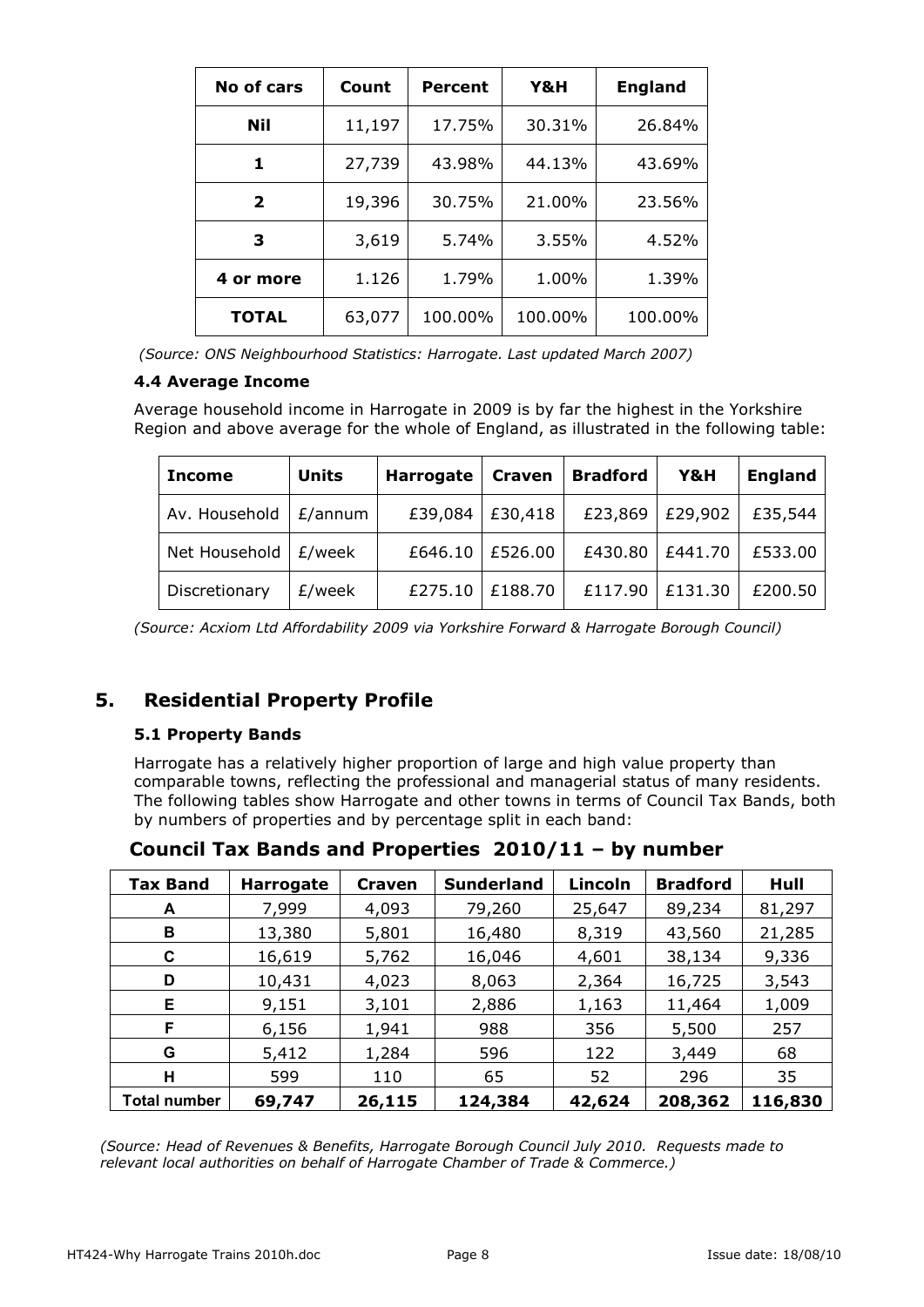| Tax Band      | <b>Harrogate</b> | Craven | <b>Sunderland</b> | Lincoln | <b>Bradford</b> | Hull    |
|---------------|------------------|--------|-------------------|---------|-----------------|---------|
| A             | 11.5%            | 15.7%  | 63.7%             | 60.2%   | 42.8%           | 69.6%   |
| в             | 19.2%            | 22.2%  | 13.2%             | 19.5%   | 20.9%           | 18.2%   |
| C             | 23.8%            | 22.1%  | 12.9%             | 10.8%   | 18.3%           | 8.0%    |
| D             | 15.0%            | 15.4%  | 6.5%              | 5.5%    | 8.0%            | 3.0%    |
| Е             | 13.1%            | 11.9%  | 2.3%              | 2.7%    | 5.5%            | 0.9%    |
| F             | 8.8%             | 7.4%   | 0.8%              | 0.8%    | 2.6%            | 0.2%    |
| G             | 7.8%             | 4.9%   | 0.5%              | 0.3%    | 1.7%            | 0.1%    |
| н             | 0.9%             | 0.4%   | 0.1%              | 0.1%    | 0.1%            | 0.0%    |
| Total %       | 100%             | 100%   | 100%              | 100%    | 100%            | 100%    |
| <b>Number</b> | 69,747           | 26,115 | 124,384           | 42,624  | 208,362         | 116,830 |

## **Council Tax Bands and Properties 2010/11 – by percentage**

*(Source: Head of Revenues & Benefits, Harrogate Borough Council July 2010. Requests made to relevant local authorities on behalf of Harrogate Chamber of Trade & Commerce.)* 

#### **5.2 Property Prices**

The average prices of houses in Harrogate are significantly higher than the other Districts in the Region. For the period January-March 2010 the average price of all properties sold in Harrogate was 75% higher than the average for the whole Yorkshire & Humberside and 51% higher for detached properties. The comparison with other Districts is as follows:

| <b>AREA</b>   | <b>AVERAGE PRICE</b><br>(All properties) | <b>AVERAGE PRICE</b><br>(Detached properties) |
|---------------|------------------------------------------|-----------------------------------------------|
| Harrogate     | £277,332                                 | £399,607                                      |
| Richmondshire | £233,707                                 | £327,590                                      |
| Craven        | £227,515                                 | £354,202                                      |
| Hambleton     | £224,752                                 | £296,383                                      |
| Ryedale       | £210,540                                 | £274,323                                      |
| Selby         | £188,315                                 | £251,076                                      |
| Scarborough   | £158,904                                 | £236,410                                      |
| Hull          | £96,423                                  | £182,095                                      |
| Y& H Region   | £157,959                                 | £264,635                                      |
| UK Average    | £224,064                                 | £344,989                                      |

*( Source: Land Registry of England & Wales via BBC News in depth, UK House Prices. 28/05/10)* 

Harrogate has been repeatedly quoted as one of the best places to live in the UK, including House to Home and Prime Location Magazines and Channel 4's "Location, Location, Location" TV Programme which placed Harrogate 4<sup>th</sup> in 2006.

Hence Harrogate attracts upwardly mobile individuals who wish to live in Harrogate although they work all over the country - and some across the whole world. Naturally such individuals would be frequent First Class passengers for direct Harrogate-London trains.

## **6. Business Population and Profile**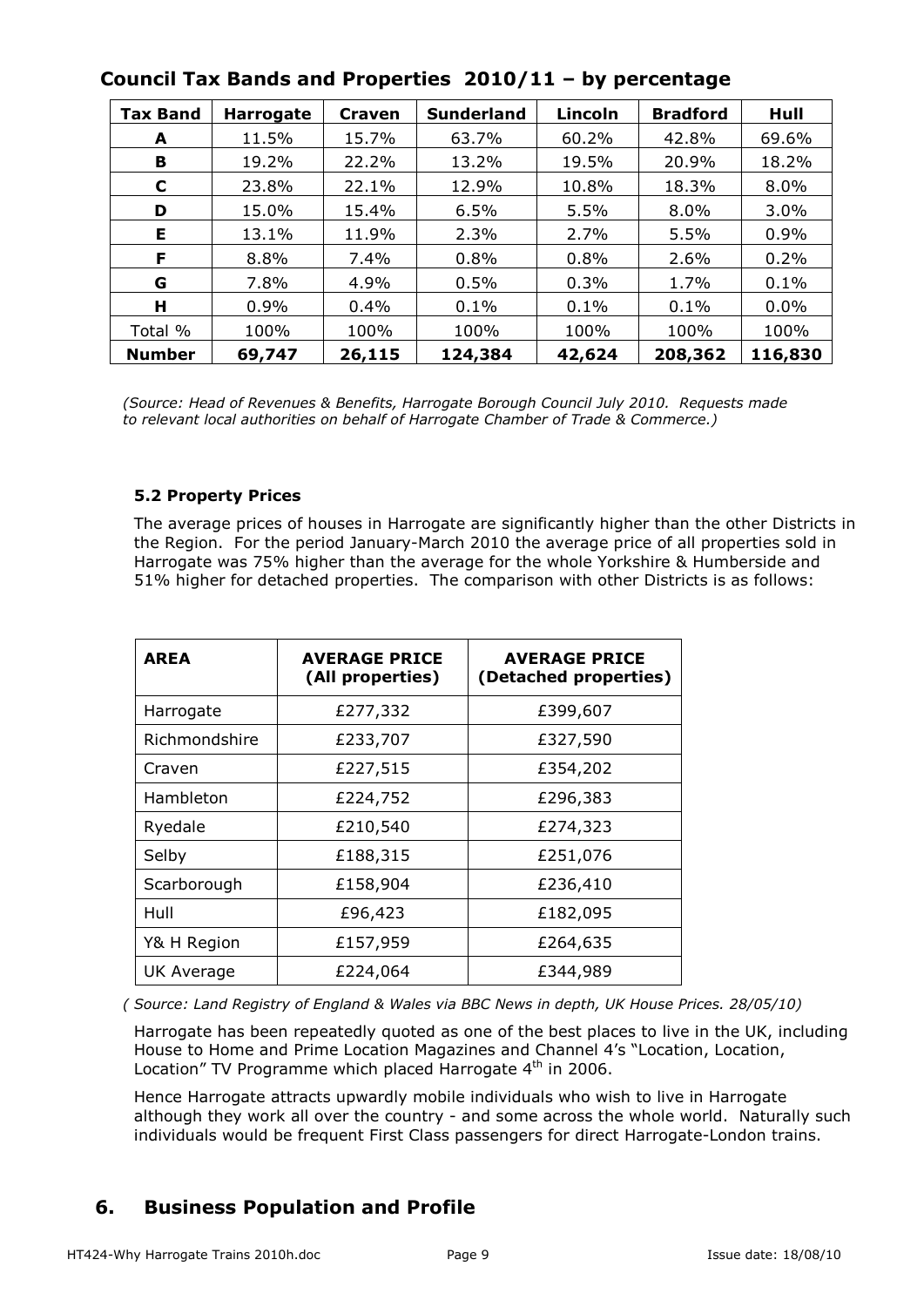#### **6.1 Number & Size of Businesses**

Harrogate has a relatively high proportion of small and medium sized enterprises and a low number of large businesses, compared with the rest of Yorkshire and the UK. There are 7,971 businesses with the vast majority employing fewer than 11 people as shown in the following table. By comparison Craven District including Skipton has 3,017 businesses.

| <b>Size of Firm</b> | <b>No of Businesses</b> | <b>No of Employees</b> |
|---------------------|-------------------------|------------------------|
| $1 - 10$            | 6,840                   | 18,507                 |
| 11-49               | 904                     | 20,132                 |
| 50-199              | 198                     | 16,943                 |
| $200+$              | 29                      | 15,607                 |

#### **6.2 Types of Business**

Harrogate has experienced significant growth arising from its conferencing and tourism offer and it now has a diverse economic base represented in several growth sectors including business services, professional services and financial services

The largest business sector in Harrogate by business numbers is the Banking, Finance and Insurance sector (34%), followed by the Distribution, Hotels and Restaurants sector (30%) and Public Administration and Health (9%).

The smallest sectors are Agriculture, Fishing, Energy and Water (1%), Transport and Communication (3%) and Manufacturing (6%).

Harrogate has a higher proportion of businesses in the Banking, Finance and Insurance sector than the Yorkshire and Humber average and slightly fewer in Manufacturing, Construction, Transport and Communications. Its other sectors are broadly similar to the Yorkshire and Humber average.

The economy of Harrogate now depends heavily on visitors of all types – business and leisure, young and old, male and female, for weekdays and weekends, day and night.

#### **6.3 Employment Profile**

Harrogate has more people employed in small sized firms, and fewer in large sized firms than the Yorkshire and Humber average.

In terms of employment and unemployment, Harrogate is one of the best performing with the highest and lowest respective employment and unemployment rate in the region.

Harrogate has an employment rate of 84.2% placing it top of the Regions Local Authority Districts. The employment rate is well above the Yorkshire & Humber average of 73.3%.

Harrogate has an unemployment rate of 2.8% which places it lowest in the Yorkshire and Humber region and 2.8 points lower that the regional average of 5.6%. It also has a low claimant rate.

Employment in the area is heavily dependent on distribution, hotels and restaurants with a high proportion of employment in these sectors and a low proportion in public administration, education and health relative to the regional average

Rates of pay in the area are above average for full time workers and are the highest in the region for part time workers.

*(Source: ONS Annual Business Inquiry, NOMIS 2007 via Yorkshire Forward, February 2009)* 

#### **6.4 Employee Profile**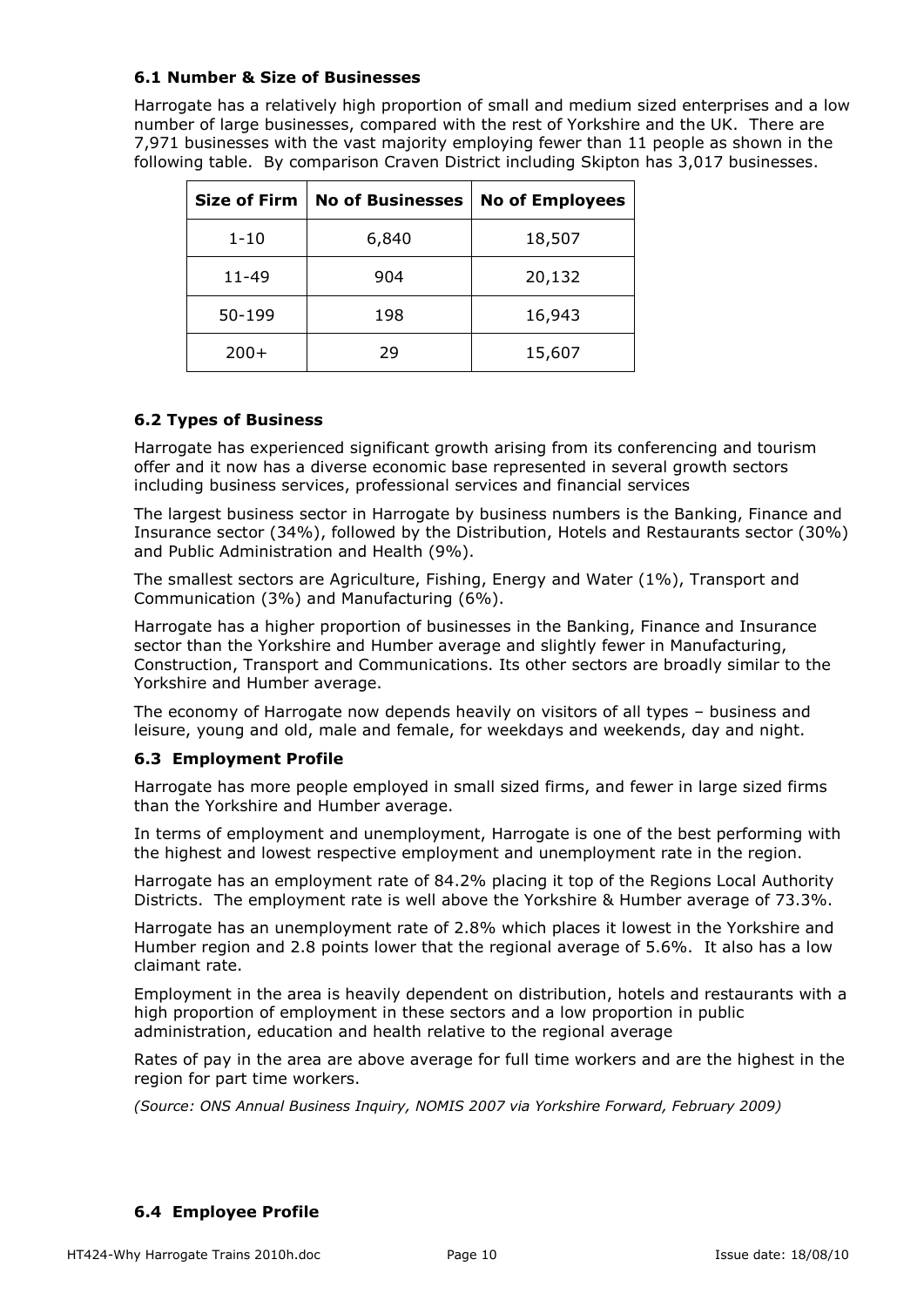Harrogate has higher levels of qualification than the Yorkshire & Humber average at all NVQ levels, and a lower proportion with no qualification. 9.5% of the working age population has no qualification in Harrogate compared with 14.5% across the region. There is a particularly large difference between the proportion of people with higher level qualifications and the regional average. About 80% have NVQ Level 2 or above.

In terms of people employed, there is a larger proportion of people working in "higher order" occupations (managerial, professional, associate professional and technical occupations) in Harrogate (51.6%), compared to the region overall (38.9%) and nationally (43.8%). They will have a propensity to travel long distance on business - usually in First Class or at least on full price flexible Standard Class fares.

In addition a high proportion of lower paid workers need to commute to work in Harrogate due to the shortage of "affordable" housing in the Town. The current Northern Rail peak hour commuter services are often over-crowded between Harrogate and Leeds.

| <b>Occupation</b>              | <b>Harrogate</b> | Y&H  | <b>England</b> |
|--------------------------------|------------------|------|----------------|
| Manager & Senior Officials     | 22.3             | 14.4 | 16.0           |
| Professional                   | 16.1             | 11.6 | 13.2           |
| Associate Professional         | 13.2             | 12.9 | 14.6           |
| Admin/Secretarial              | 12.3             | 11.4 | 11.4           |
| <b>Skilled Trades</b>          | 8.3              | 11.2 | 10.5           |
| <b>Personal Service</b>        | 9.6              | 8.5  | 8.2            |
| Sales/Customer Service         | 5.2              | 8.0  | 7.5            |
| Proc, Plant, Machine Operators | 7.3              | 8.7  | 6.9            |
| <b>Elementary Occupations</b>  | 5.8              | 12.9 | 11.3           |

*(Source: Annual Population Survey (April 2008-March 2009)* 

*Presented in Learning and Skills Council, Yorkshire and the Humber Partnership Team Information, Draft Work in Progress, Regional & 14-19 Cluster, Facts and Figures … March 2010* 

#### **6.5 Student Numbers**

Harrogate has a total of seven high performing secondary level schools, each of which has a large number of sixth form students achieving excellent grades with an average of 80% going on to University. Harrogate has one of the highest higher education progression rates in the Country. *(Source HBC-DDS)*

As there is no University in Harrogate this results in a mass exodus of local students to Universities all across the UK – for which rail is the most common mode of travel. In addition some of these schools have mass trips by train that would use direct services.

| <b>School</b>            | Type        | <b>No in Sixth Form</b> |
|--------------------------|-------------|-------------------------|
| Harrogate Grammar        | State       | 400                     |
| Harrogate High           | State       | 160                     |
| Rossett School           | State       | 250                     |
| St Aidan's CE            | State       | 700                     |
| St John Fisher RC        | State       | 400                     |
| Ashville College         | Independent | 150                     |
| Harrogate Ladies College | Independent | 110                     |
| TOTAL                    |             | 2170                    |

Current estimates of the numbers of sixth form students in each School are as follows:

*(Source: Marian Farrar, Business Liaison Officer, St Aidans C of E High School)* 

## **7. Visitors to Harrogate**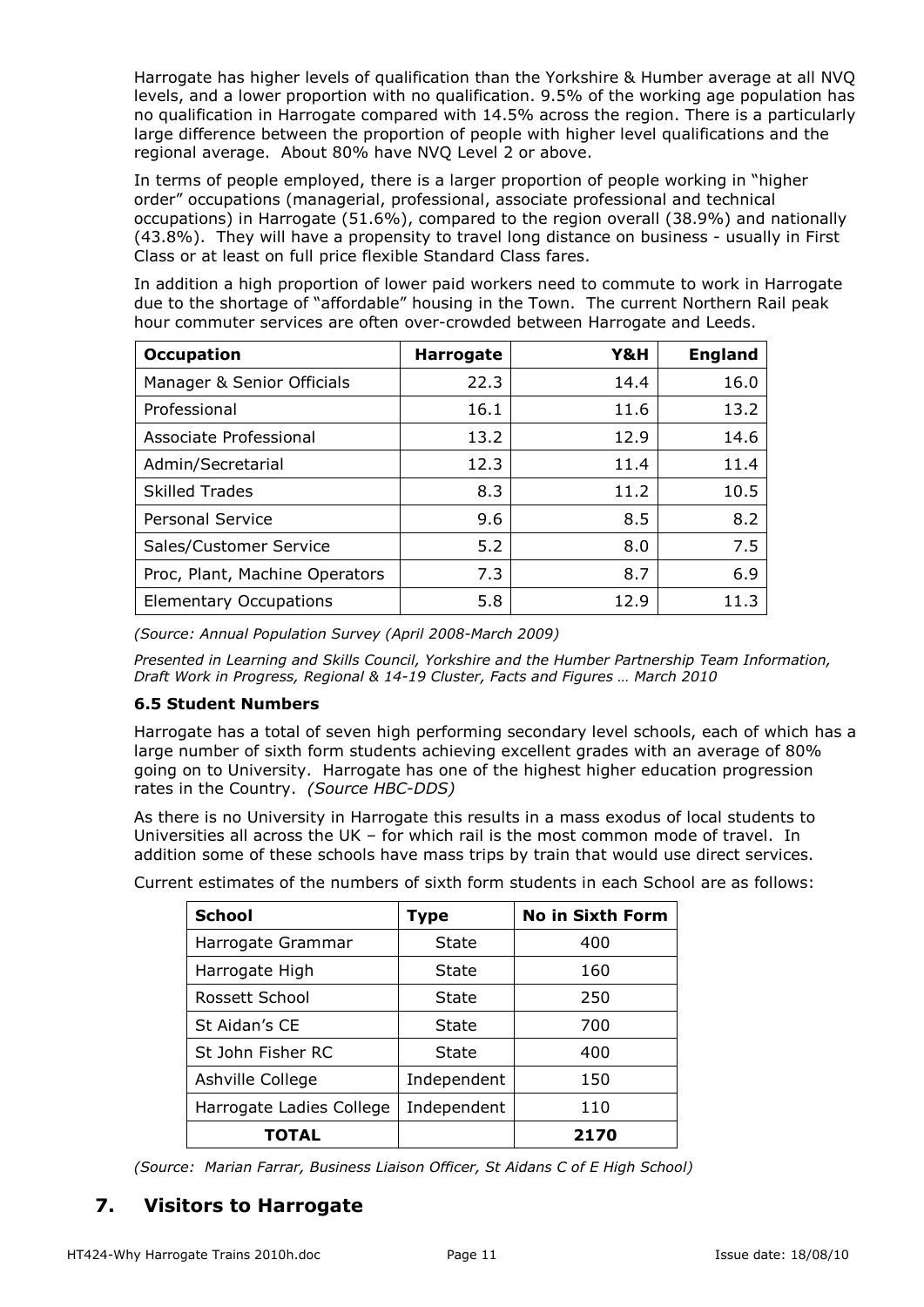#### **7.1 Total Visitor Numbers**

Harrogate District attracts large numbers of visitors all the year round, for both business and leisure. Figures were reported annually by the former Yorkshire Tourist Board until 2005 when the organisation structure changed to Area Tourism Partnerships.

| <b>Calendar Year:</b>                                                            |  | $1999$   2000   2001*   2002   2003   2004   2005 |  |  |
|----------------------------------------------------------------------------------|--|---------------------------------------------------|--|--|
| Total visitors (million)   3.04m   3.06m   2.89m   3.16m   3.50m   3.30m   3.27m |  |                                                   |  |  |

(\*The drop in visitors in 2001 was due to the Foot and Mouth Disease)

#### **7.2 Total Visitor Spend**

Estimated figures for total direct spend in the Harrogate District were also published up until 2005 as follows. These indicate the scale of the Harrogate Visitor economy, which we believe has actually grown since 2005, but comparable figures are not available.

| <b>Calendar Year:</b>         | 1999  | 2000 | 2001           | 2002                                | 2003        | 2004                                                  | 2005  |
|-------------------------------|-------|------|----------------|-------------------------------------|-------------|-------------------------------------------------------|-------|
| <b>Business Visitor Spend</b> |       |      |                |                                     |             | £140m   £140m   £142m   £144m   £160m   £165m   £160m |       |
| <b>Holiday Visitor Spend</b>  | £70m  |      | $£65m$ $£51m*$ |                                     | £56m   £74m | £65m                                                  | £69m  |
| <b>Total Visitor Spend</b>    | £210m |      |                | $£205m$ $E193m$ $E200m$ $E234m$ $E$ |             | £230m                                                 | F229m |

(\*The drop in visitors in 2001 was due to the Foot and Mouth Disease)

Harrogate Borough Council web site page on tourism states that Total Direct Visitor Spend in the District in 2006 was £331m from a total of 6.4 million visitor-days including both business and holiday tourism visitors.

#### **7.3 TIC Enquiries – Harrogate District**

The Tourist Information Centres in Harrogate and its five Market Towns count the total numbers of visitors and the total numbers of enquiries received each month from existing and potential visitors by telephone, e-mail and personal callers to each TIC. The figures for the past 10 years are as follows. These confirm that the overall volume of visitors continues to be strong except in abnormal years.

| <b>Calendar Year</b> | <b>Visitors to HTIC</b> | <b>Financial Year</b> | <b>Total Enquiries</b> |
|----------------------|-------------------------|-----------------------|------------------------|
| 2000                 | 108,402                 | 2000/01               | 323,471                |
| 2001                 | 104,655                 | 2001/02               | 324,470                |
| 2002                 | 103,585                 | 2002/03               | 276,790                |
| 2003                 | 93,112                  | 2003/04               | 268,132                |
| 2004                 | 85,222                  | 2004/05               | 247,654                |
| 2005                 | 75,492                  | 2005/06               | 233,331                |
| 2006                 | 130,622                 | 2006/07               | 244,482                |
| 2007                 | 110,908                 | 2007/08               | 214,431                |
| 2008                 | 116,298                 | 2008/09               | 219,287                |
| 2009                 | 140,252                 | 2009/10               | 226,264                |

In addition, the visitor pages of the Harrogate Tourist Information Centre web site attract approximately 19,000 visits per month equivalent to about 228,000 per year. This has been fairly consistent since counting web statistics began in October 2007.

*(Source: Harrogate Tourist Information Centre, Harrogate Borough Council)* 

## **8. Business Events & Visitors**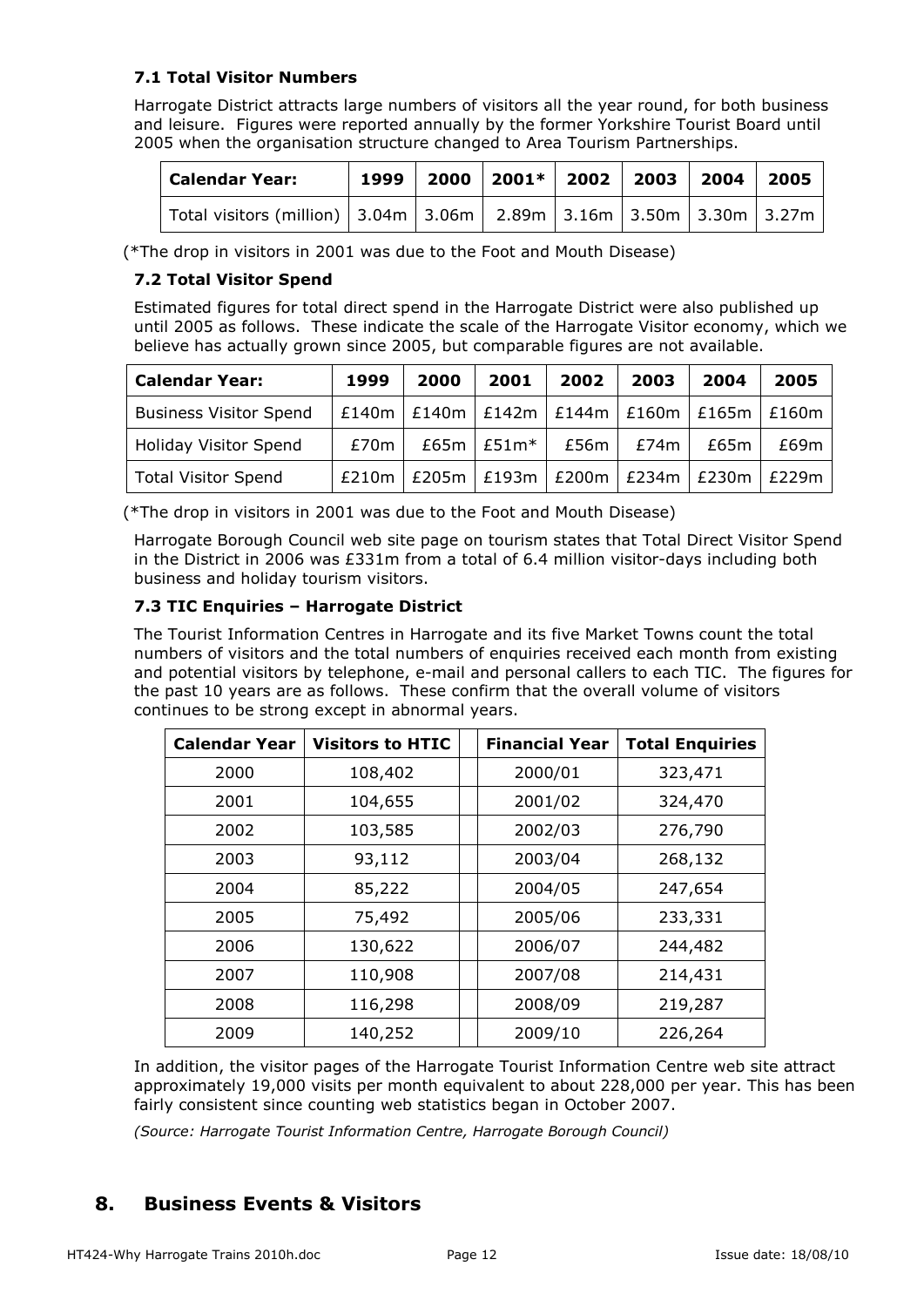Harrogate has a unique combination of Conference, Exhibition and Event facilities together with numerous hotels, guest houses and restaurants that is not matched anywhere else in the UK. These facilities combined with a relaxing rural environment attract international, national and regional trade and corporate events of all types virtually all the year round.

The three main venues are the Harrogate International Centre in the Town Centre and the Yorkshire Event Centre and Pavilions of Harrogate on the Great Yorkshire Showground on the south side of the town. They have provided the following statistics on the total numbers of events and visitors at each venue over the past 10 years. Many other smaller events are held in Harrogate's other superb venues such as the Royal Hall, the Sun Pavilion, Harrogate Theatre and the larger hotels which all have a variety of meeting rooms.

#### **8.1 Harrogate International Centre**

Harrogate International Conference centre is the third largest integrated conference and exhibition venue in the UK after Excel, London and EICC, Edinburgh. Phase 1 of a £45m expansion programme has just commenced which will add two new exhibition and event halls to the venue. These are scheduled to open in autumn 2011.

The Conferences, Exhibitions, Trade Shows and Entertainments at HIC attract well over 200,000 visitors per annum, with around 40% visiting from London and South East.

In a recent event survey, 78% of delegates came from outside Yorkshire, but it is understood that a relatively small percentage travelled by rail. Harrogate's poor rail connectivity has frustrated the attraction of some major new conferences – and risks losing others to better connected venues such as Birmingham and Manchester.

It is particularly difficult to attract truly international events, which favour London, Birmingham and Manchester in terms of UK venues. Improved links to Kings Cross and St Pancras International would also enable Harrogate to compete with overseas venues.

| <b>Financial Year</b> | <b>Number of</b><br><b>Conferences</b> | Number of<br><b>Exhibitions</b> | <b>Number of</b><br><b>Entertainments</b> | <b>Total</b><br><b>Events</b> | <b>Total</b><br><b>Visitors</b> |
|-----------------------|----------------------------------------|---------------------------------|-------------------------------------------|-------------------------------|---------------------------------|
| 2000/01               | 59                                     | 25                              | 32                                        | 116                           | 208,713                         |
| 2001/02               | 55                                     | 30                              | 41                                        | 126                           | 223,900                         |
| 2002/03               | 58                                     | 24                              | 32                                        | 114                           | 187,403                         |
| 2003/04               | 54                                     | 25                              | 25                                        | 104                           | 205,158                         |
| 2004/05               | 47                                     | 27                              | 44                                        | 118                           | 223,474                         |
| 2005/06               | 52                                     | 26                              | 41                                        | 119                           | 216,580                         |
| 2006/07               | 47                                     | 25                              | 51                                        | 123                           | 229,925                         |
| 2007/08               | 43                                     | 26                              | 47                                        | 116                           | 232,815                         |
| 2008/09               | 53                                     | 27                              | 98                                        | 178                           | 328,655                         |
| 2009/10               | 48                                     | 22                              | 87                                        | 157                           | 261,835                         |
| <b>AVERAGE</b>        | 51.6                                   | 25.7                            | 49.8                                      | 127                           | 231,846                         |

**HARROGATE INTERNATIONAL CENTRE 2000-2010** 

*(Source: Harrogate International Centre, Ref BG, 12/08/10)* 

#### **8.2 Great Yorkshire Showground**

The figures below indicate a rise in the number of events from 2001 to 2010 of 29% at Pavilions of Harrogate and 90% at the Yorkshire Event Centre. There is an ongoing major programme of upgrading the facilities, including the recent new Regional Agricultural Centre incorporating the Yorkshire Agricultural Society Offices plus a farm shop and a café which cost about £5 million. There are also plans for a further investment of £6 million including a new budget hotel containing about 100 bedrooms.

#### **GREAT YORKSHIRE SHOWGROUND 2001-2010**

| Calendar Year   No. of Events   No. of Events   Total Events   Total Number |  |  |  |
|-----------------------------------------------------------------------------|--|--|--|
|-----------------------------------------------------------------------------|--|--|--|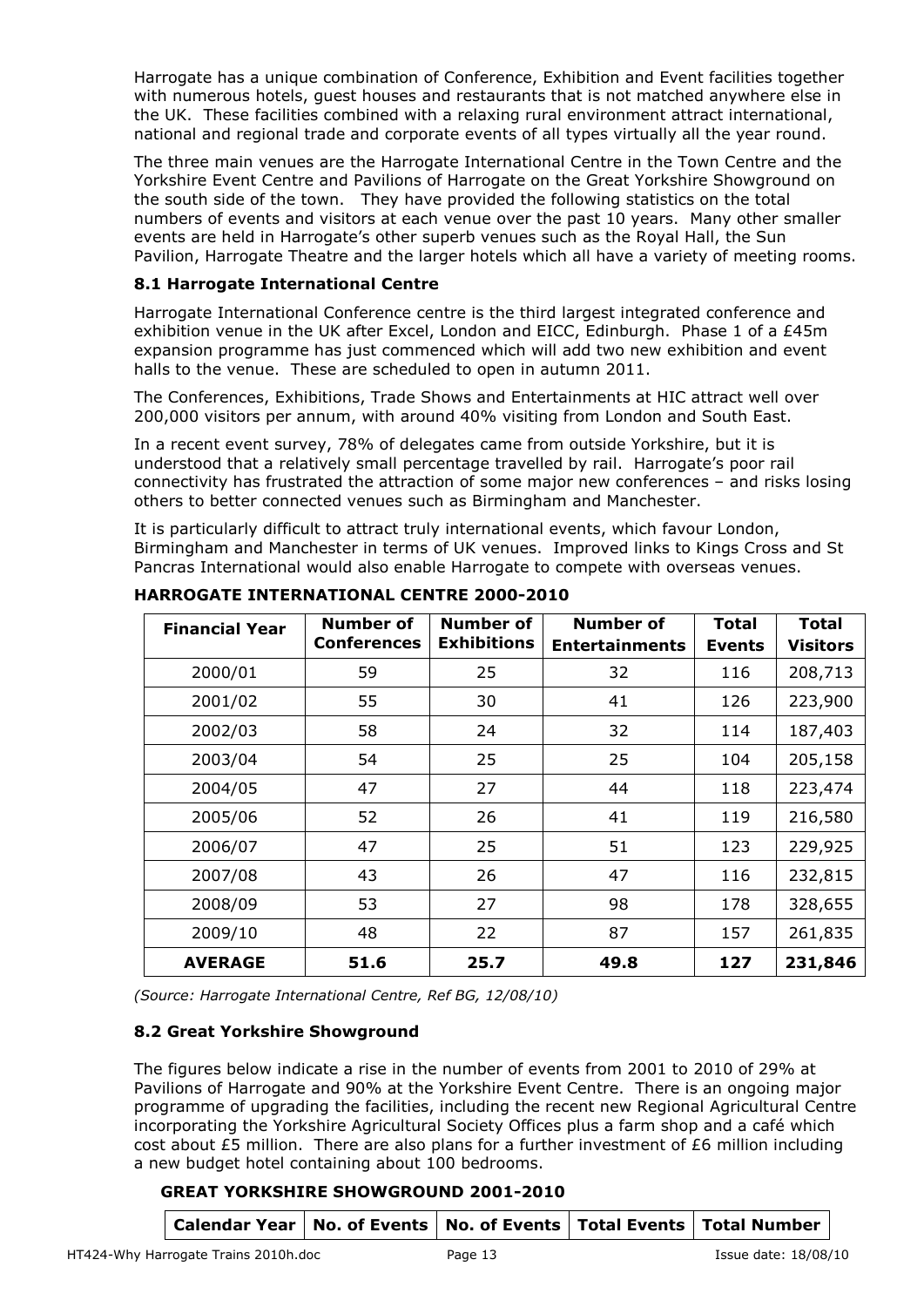|                | in Pavilions | in YEC | on GYS | of Visitors |
|----------------|--------------|--------|--------|-------------|
| 2001           | 483          | 60     | 543    | na          |
| 2002           | 519          | 68     | 587    | 462,202     |
| 2003           | 506          | 57     | 563    | 425,038     |
| 2004           | 596          | 58     | 654    | 425,281     |
| 2005           | 588          | 58     | 646    | 424,177     |
| 2006           | 517          | 58     | 575    | 467,385     |
| 2007           | 539          | 90     | 629    | 465,593     |
| 2008           | 561          | 94     | 655    | 424,205     |
| 2009           | 569          | 98     | 667    | 415,599     |
| 2010           | 622          | 114    | 736    | na          |
| <b>AVERAGE</b> | 550          | 75     | 625    | 438,685     |

 *(Source: Yorkshire Agricultural Society – private communication)* 

#### **8.3 Great Yorkshire Show Visitor Statistics**

The largest event at the Showground is the Great Yorkshire Agricultural Show which takes place in mid-July each year. With the demise of the Royal Show at Stoneleigh, the Great Yorkshire Show is now the largest agricultural show in the UK.

The Organisers have provided the following visitor statistics to demonstrate the scale of this event and the potential for modal shift from private car to rail travel. Hornbeam Park Station is only a short walk from the Showground, whilst queuing cars are usually gridlocked on arrival in the morning and during the evening exit.

| <b>Great Yorkshire Show</b> |         |              |  |  |  |  |
|-----------------------------|---------|--------------|--|--|--|--|
| <b>Attendances</b>          |         |              |  |  |  |  |
| 2005                        | 134,810 |              |  |  |  |  |
| 2006                        | 135,111 | Highest ever |  |  |  |  |
| 2007                        | 122,042 |              |  |  |  |  |
| 2008                        | 126,376 |              |  |  |  |  |
| 2009                        | 130,731 | Royal Visit  |  |  |  |  |
| 2010                        | 131,382 |              |  |  |  |  |

| Mode of travel - 2008 |       |         | Region of origin - 2008 |        |
|-----------------------|-------|---------|-------------------------|--------|
| Car                   | 85%   | 107,420 | North Yorkshire         | 34,122 |
| Coach                 | $4\%$ | 5,055   | South Yorkshire         | 12,638 |
| On foot               | 4%    | 5,055   | West Yorkshire          | 44,231 |
| Local bus             | 3%    | 4,044   | East Yorkshire          | 1,264  |
| Train                 | 4%    | 5,055   | North West              | 7,584  |
| <b>Bicycle</b>        | $0\%$ | 0       | North East              | 15,166 |
| Taxi                  | $0\%$ | 0       | Midlands                | 2,528  |
| <b>TOTAL</b>          |       | 126,629 | Other                   | 8,846  |

In addition to the Great Yorkshire Agricultural Show, the Showground hosts the Harrogate Spring Flower Show with a typical attendance of 60,000 and the Great Autumn Flower Show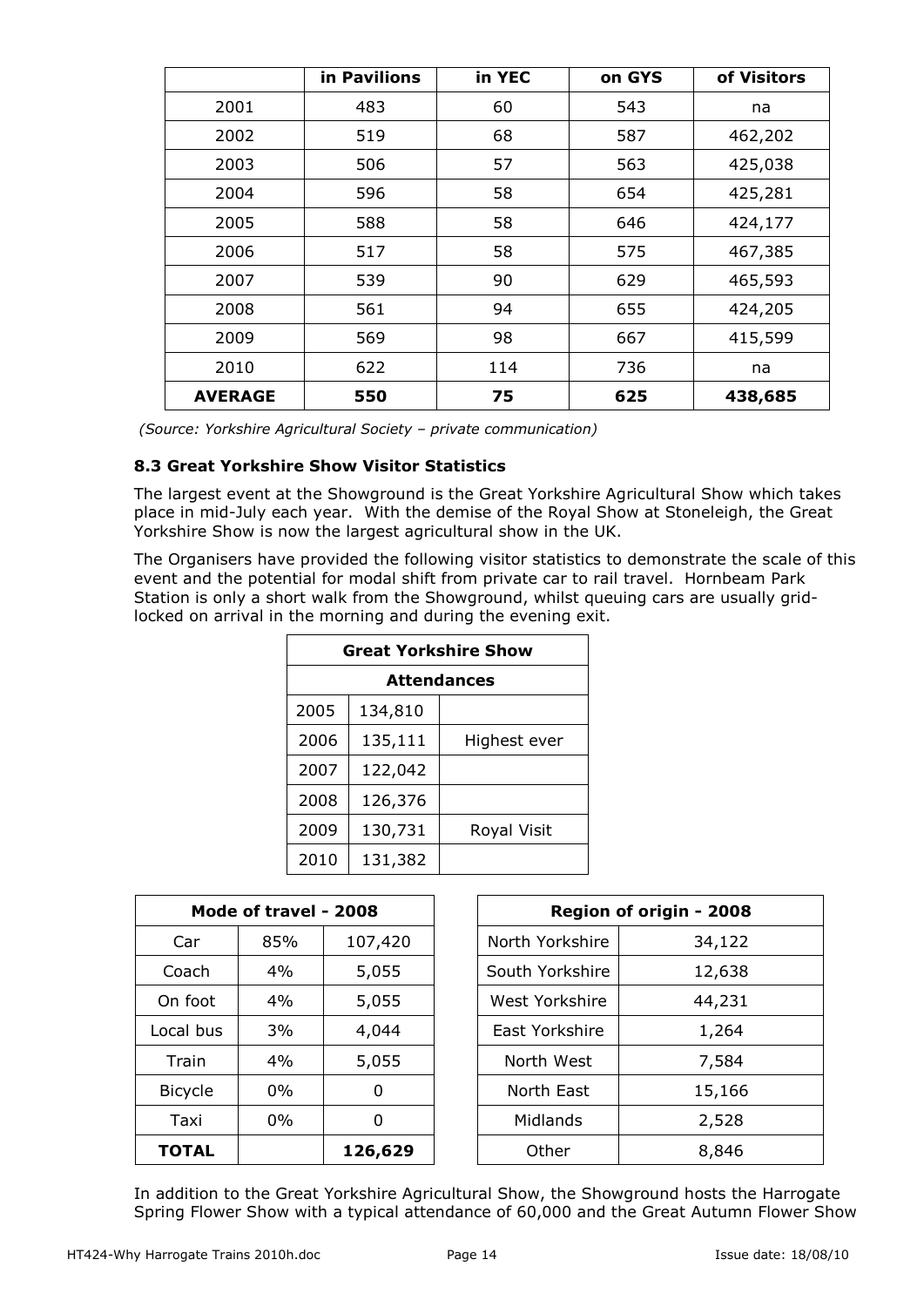with another 40,000 visitors, with a similar geographical origin and mode of travel. Newer events such as Countryside Live also attract growing numbers whilst additional large-scale consumer and trade shows are being researched to fill gaps in their annual event calendar.

*(Source: Yorkshire Agricultural Society – private communication)* 

### **9. Accommodation in Harrogate**

Harrogate has a large number of successful hotels, guest houses and restaurants that cater for both business and leisure visitors. The Tourist Information Centre says that there are 1,472 bedrooms in hotels and 284 in guest houses within Harrogate – making a total of 1,756 rooms with over 2,100 beds - excluding the surrounding district.

This is illustrated by the following current data provided by the relevant Associations.

#### **9.1 Hotels**

In total there are currently 22 hotels in Harrogate Town, with about 1,600 beds within walking distance of the Harrogate International Centre, including a large Holiday Inn.

Destination Harrogate comprises a group of the top class hotels and hoteliers formed with a view to promoting Harrogate as a tourist and conference destination as well as the promotion of high standards within the local hotel industry. They currently represent the 13 larger hotels in Harrogate with a total of 1,341 bedrooms.

According to the Chairman of Destination Harrogate they run at an average of 70% occupancy over the whole year and bring in revenue circa £15 million per annum. The total number of room-nights per year has been consistently around 320,000 for the past 5 years for which records are available. (www.destinationharrogate.co.uk)

Planning permission has recently been granted for a new 5 star hotel golf resort hotel at Flaxby and for a new 3 star Budget Hotel in Harrogate Town Centre adjacent to the HIC.

#### **9.2 Guest Houses**

In addition to the above hotels there are a further 76 Guest Houses in Harrogate Town with a total of 479 beds.

The Accommodation Harrogate Trade Association lists a total of 40 smaller hotels and guest houses within the HG1, 2 & 3 area plus one each in HG4 and HG5. They have a total of 391 single, double and family rooms with a sleeping capacity of 758 people. (www.accommodationharrogate.co.uk)

#### **9.3 Budget Hotels**

There are two budget hotels in Harrogate that are not included in the above figures:

Travelodge, Parliament Street, HG1 2RB - 46 rooms - in Harrogate Town Centre

Premier Inn, Hornbeam Park, HG2 8RA - 50 rooms – by Hornbeam Park Station

#### **9.4 Apartments**

There are four organisations offering short stay apartments in Harrogate Town Centre for business and leisure visitors, mostly within walking distance of HIC:

Royal Parade Apartments – 3 luxury suites

Superior Stay – 7 apartments rated at 5-star standard

The Lawrence – 19 high quality one and two bedroom apartments

Yorkshire Apartments – 20 high quality apartments sleeping 4-6 persons in each

#### **9.5 Restaurants**

According to the Harrogate Council Business Directory there are a total of 199 restaurants within the Harrogate Town Centre HG1 area and a further 154 in HG2 & 3. There are 91 in Ripon HG4 , 69 in Knaresborough HG5 and 23 in Boroughbridge YO51 – making a total of 536 in Harrogate District.

Whilst these figures include restaurants within Hotels, they do indicate the large numbers of visitors that Harrogate is catering for all the year round.

#### **9.6 Night Life**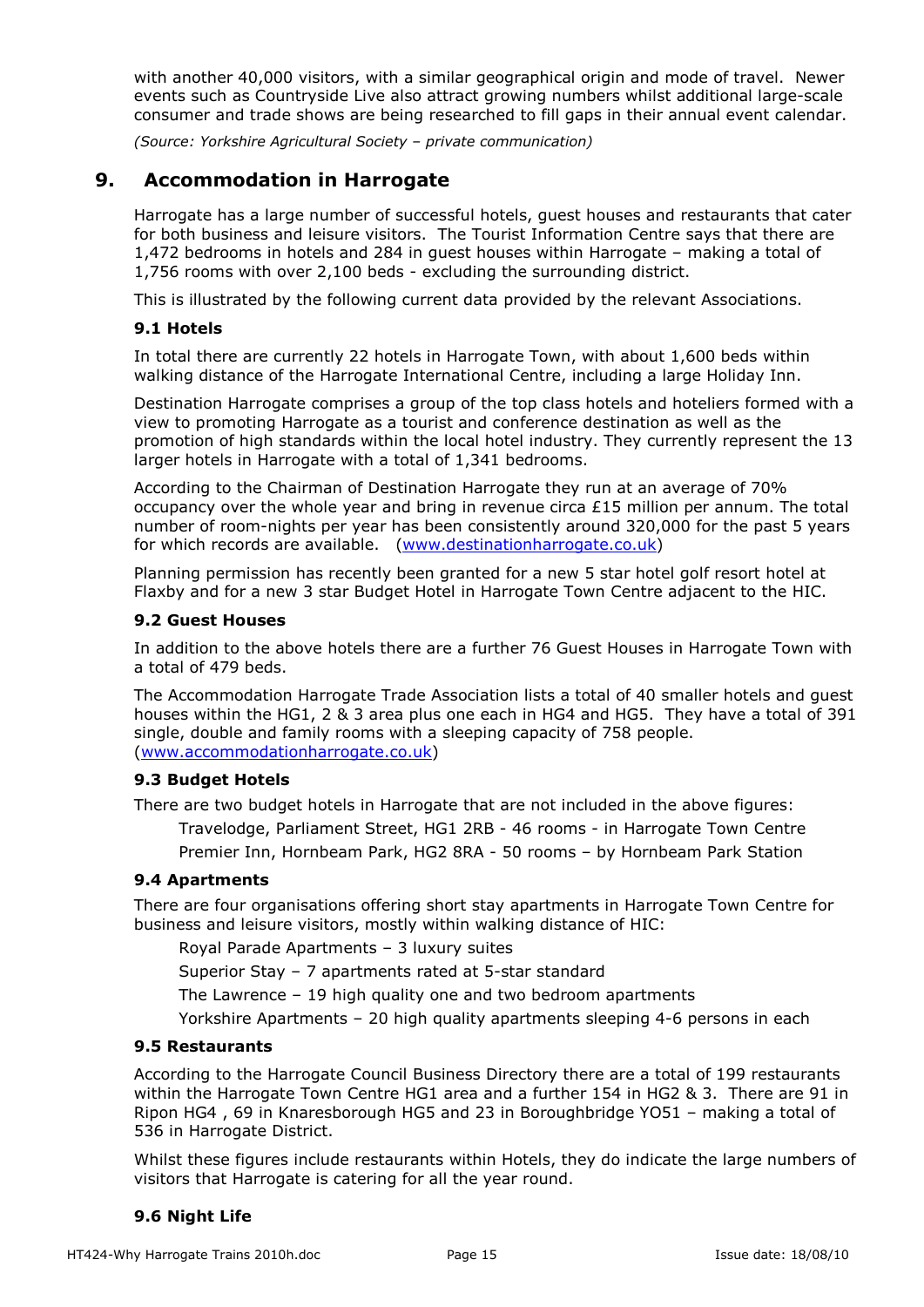A recently published report by consultants TBR provides data comparing the value of the night-time economy of Harrogate compared with the UK as a whole for 2006 and 2009. The most significant figures for 2009 are as follows:

| Towns:              | Harrogate | <b>Skipton</b> | <b>Sunderland</b> | Lincoln | <b>Bradford</b> | Hull  |
|---------------------|-----------|----------------|-------------------|---------|-----------------|-------|
| Night-Mix turnover: | £370,255  | #              | £345,459          | #       | £435,039        | #     |
| No of Firms:        | 587       | #              | #                 | #       | 1,618           | #     |
| <b>Employment:</b>  | 5.507     | #              | #                 | #       | #               | 4.059 |

The symbol # indicates that this town was not in the top 50 towns for this parameter, so this report clearly shows the importance of the night-time economy to Harrogate – again largely due to the large number of visitors and not to local residents. In addition to the towns listed above, Harrogate also has a higher night-time turnover than Aberdeen, Durham and Wakefield which are all served by direct trains on the East Coast main line.

*(Source: TBR Limited Night Time Economy Newsletter, Summer 2010 via HBC DDS)* 

#### **9.7 Comparison with other Towns**

For comparison, we have checked the Enjoy England web site for numbers of hotels etc.

| Towns:                           |  | Harrogate   Skipton   Sunderland   Lincoln   Bradford   Hull |    |  |
|----------------------------------|--|--------------------------------------------------------------|----|--|
| <b>Hotels &amp; Guest Houses</b> |  |                                                              | 30 |  |

Whilst these figures may not be precise, they do indicate the relative capacity of these towns to accommodate visitors and hence the relative number of potential passengers. Skipton's TIC list contains 20 hotels, inns and guest houses with a total of 203 rooms. Lincoln's TIC list contains 6 hotels and 13 guest houses in the City with 367 rooms.

In comparison, Stratford-on-Avon has 58 hotels and guest houses listed on the same web site. It has six direct train services each day to London and five return services, yet it has a population about one third that of Harrogate.

*(Source: http://search.enjoyengland.com August 2010 + TIC Enquiries)* 

## **10. Current Harrogate Rail Services**

#### **10.1 Harrogate Line – Northern Rail**

Northern Rail currently operates a shuttle service between Leeds and Knaresborough via Harrogate of two trains per hour from 06.00 and 19.00 and one per hour until 23.29. The scheduled journey time between Leeds and Harrogate is on average 35 minutes.

This service is extended from Knaresborough to York once an hour between 07.00 and 21.15. The last return train from York to Harrogate is at 22.11. The scheduled journey time between York and Harrogate is on average 32 minutes.

The service is operated with a mixture of 142/144 and 150 diesel multiple units, mostly 2 car units but extended to 4-car at peak periods. The performance, reliability and quality of the service are often criticised – particularly by long distance visitors who are connecting in Leeds or York off the renovated East Coast main-line HST 125 diesel and 225 electric trains.

Whilst the fastest journey to Yorkshire is from Kings Cross to York with a shortest scheduled time of 1 hour 44 minutes, waiting at York for a once-an-hour connection to Harrogate makes an overall scheduled journey time of 2 hours 43 minutes – provided both are on time! If the London train is delayed by more than about 15 minutes the connection is lost and that means a frustrating and inconvenient wait of nearly an hour for the next service to Harrogate. Hence, changing trains is seen as risky, inconvenient, and time consuming - whilst the rolling stock falls significantly below most customer's expectations! Poor connectivity is a widely recognised adverse influence on rail travel and it causes significant frustrated demand where it occurs.

#### **10.2 East Coast Main Line**

Before the war, Harrogate enjoyed a frequent London-Harrogate-Edinburgh Pullman Car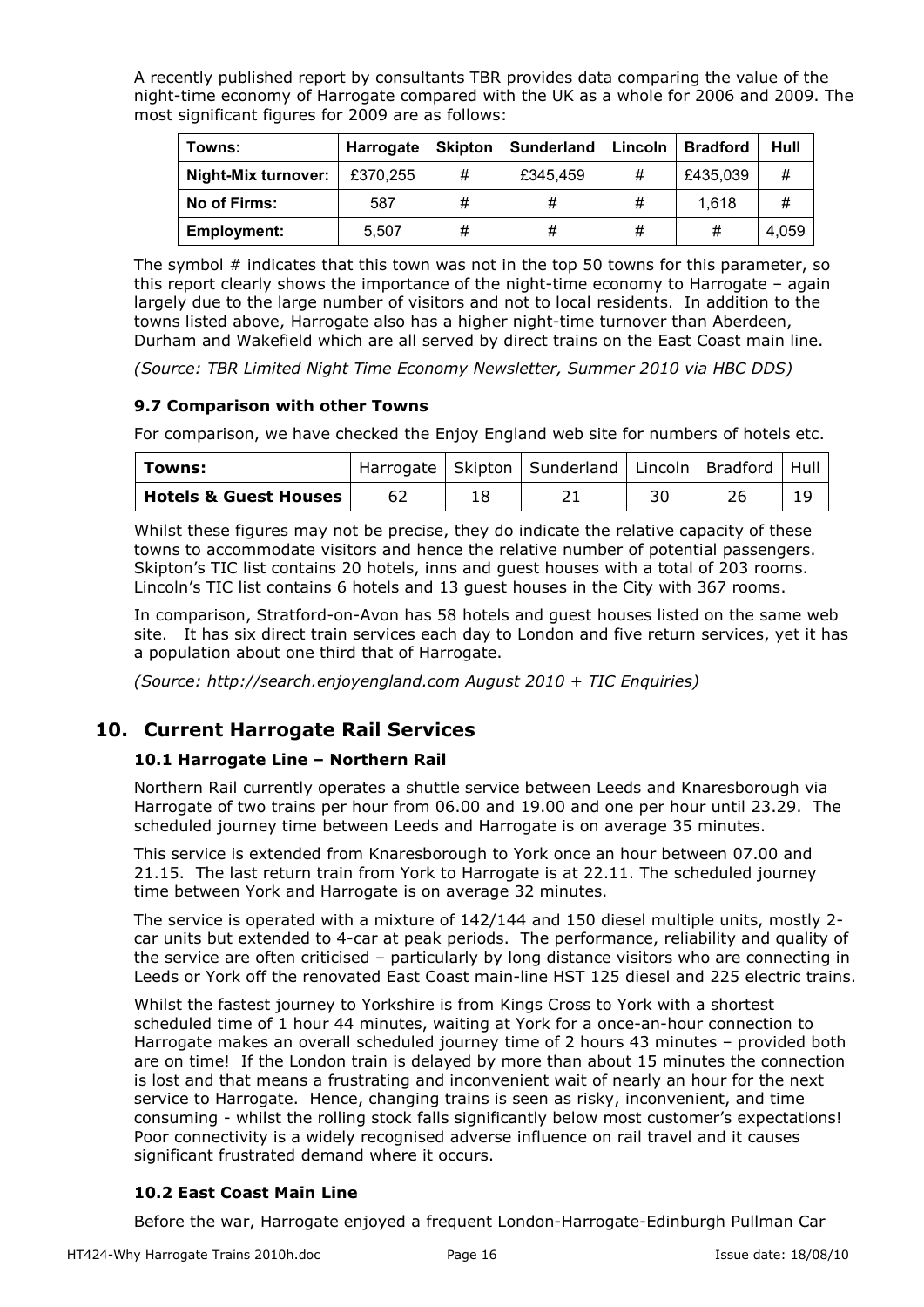service with up to 10 trains per day. It was cut back in stages and Harrogate now has just one direct London service, south bound on weekday mornings only, taking almost 3 hours. There are no direct Sunday services despite high demand for travel on this day.

The northbound London to Harrogate service was withdrawn for primarily operational reasons in that diesel hauling the class 91 electric train (the only rolling stock available in the late 1980's) proved unreliable and time consuming during changeover at Leeds.

Neither GNER nor NXEC had any public plans to improve service frequency despite repeated requests from various stakeholders. The nature of the franchise specification means that this is unlikely to change under current East Coast control.

The EUREKA timetable offers no improvements in services between Harrogate and London. On the contrary it proposes new direct services to Lincoln (which appears to have a lower demand profile than Harrogate) whilst retaining the existing services to Bradford, Hull and Skipton. Earlier Sections of this report have demonstrated that Harrogate provides a more sustainable basis for the operation of direct services to and from London be it for originating business travel or for incoming business and leisure visitors. The following section compares historical passenger numbers at these Stations as an indication of the area's relative propensity for rail travel.

## **11. Existing Passenger numbers**

The total number of passenger journeys in the constituency of Harrogate (i.e. Harrogate  $+$ Pannal + Hornbeam Park + Starbeck + Knaresborough stations) =  $1.95$  million p.a.

In comparison, the combined constituencies of Sunderland Central, Washington & Sunderland West and Houghton & Sunderland North = 372,000 p.a. (All from Sunderland station).

Lincoln with a slightly higher population than Harrogate =  $1.38$  million p.a.

#### **These figures illustrate the comparatively greater propensity to travel by rail to/from Harrogate.** (2008-09 figures excluding a small number of interchanges).

Detailed figures for the main stations on the Harrogate Line and comparable towns for the past five years are as follows. This station usage data is collated by Delta Rail and consists of estimates of the total numbers of people entering and exiting all stations.

| <b>Financial Year:</b> | 2004-05   | 2005-06   | 2006-07   | 2007-08   | 2008-09   |
|------------------------|-----------|-----------|-----------|-----------|-----------|
| Harrogate              | 1,054,919 | 1,096,944 | 1,141,712 | 1,180,509 | 1,204,486 |
| Knaresborough          | 239,754   | 248,986   | 248,655   | 245,422   | 257,714   |
| <b>Starbeck</b>        | 133,234   | 133,039   | 128,590   | 125,634   | 132,056   |
| Hornbeam Park          | 208,661   | 213,823   | 217,508   | 226,409   | 248,600   |
| Pannal                 | 94,500    | 93,800    | 94,396    | 98,041    | 106,460   |
| <b>TOTAL DISTRICT</b>  | 1,731,068 | 1,786,592 | 1,830,861 | 1,876,015 | 1,949,316 |
| Horsforth              | 614,971   | 687,538   | 729,780   | 726,047   | 856,040   |
| Bradford F.S.          | 403,577   | 394,391   | 1,388,668 | 1,529,174 | 1,971,327 |
| Hull                   | 1,961,298 | 1,969,919 | 2,050,545 | 2,112,980 | 2,162,500 |
| Lincoln                | 1,277,750 | 1,340,184 | 1,417,517 | 1,315,410 | 1,379,412 |
| Stratford on Avon      | 527,119   | 492,925   | 533,955   | 493,302   | 636,178   |
| Sunderland             | 459,167   | 431,908   | 350,534   | 354,147   | 372,308   |

*(Source: Office of Rail Regulation, Station Usage reports and data 2010)* 

It can be also seen that Harrogate passenger numbers have grown steadily by 15% over the 5 year period, compared to Hull up 10% and Lincoln up 8%, whilst Sunderland usage fell by 19% over the same period. Despite its smaller population, total usage of the five Harrogate District Stations was 41% greater than Lincoln and almost equal to Bradford Foster Square and very close to Hull, which both have much larger populations and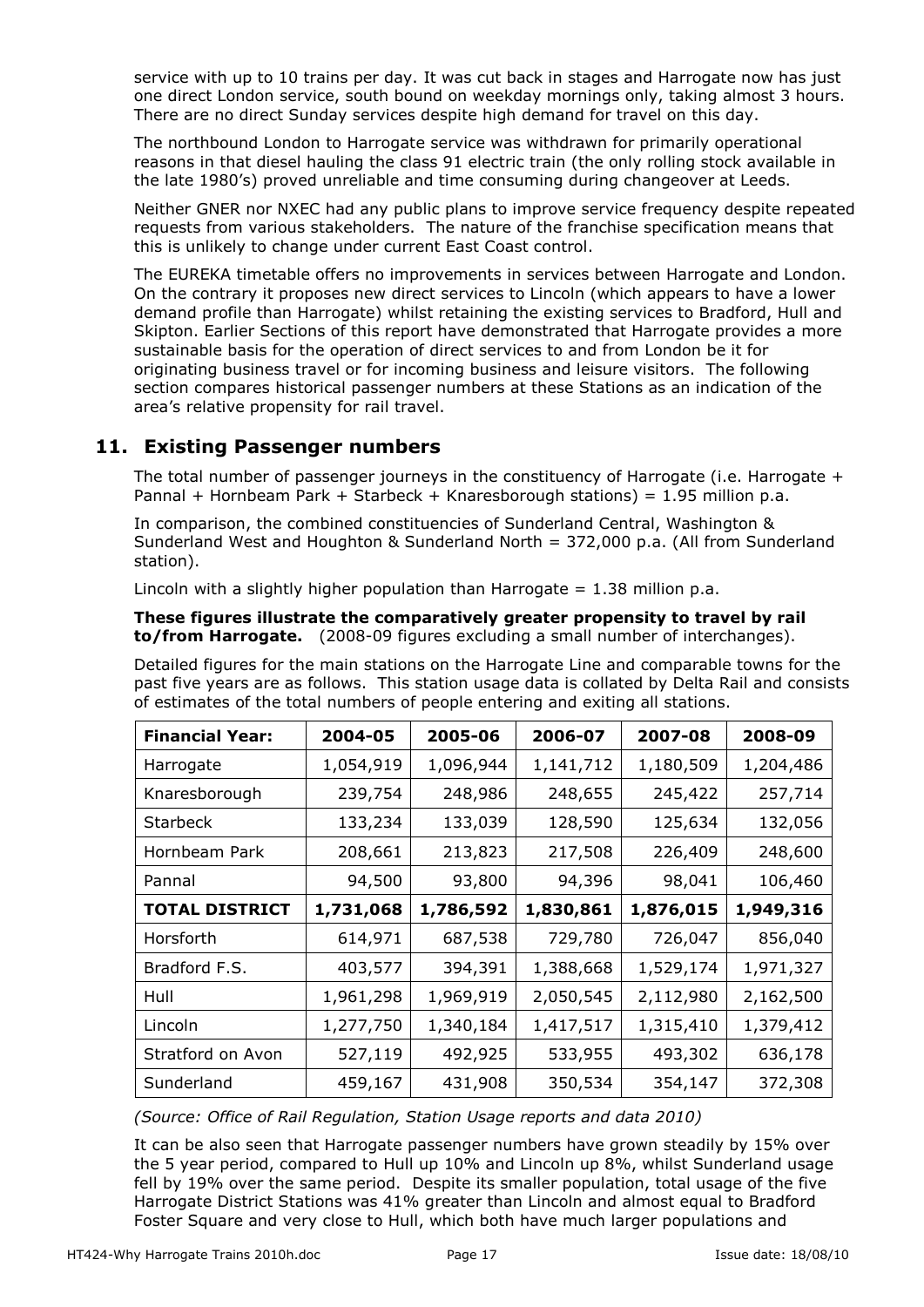currently many more trains. Harrogate has about twice the usage of Stratford on Avon.

## **12. Recent Developments in Harrogate District**

Before considering alternative ways of improving Harrogate rail services it is important to take note of several recent and planned future developments that will further increase the potential demand for long-distance rail services to and from Harrogate.

#### **12.1 Leeds Bradford-London Air Services**

In 2008, BMI withdrew the long established air services between London Heathrow and the local Leeds Bradford Airport. BMI claimed that it was uneconomic and they needed the landing slots and aircraft for other services – due it is believed to their recent takeover by Lufthansa. Likewise for Durham Tees Valley. In practice the four flights a day each way were popular with business travellers to London and business and leisure travellers to the many long-distance destinations that were best served from Heathrow.

The re-opening of a previously failed service between Leeds-Bradford and London Gatwick by FlyBE has not adequately filled the gap left by BMI. Hence the only options for international visitors to Harrogate are to fly via Amsterdam to Leeds Bradford or else via Manchester and the Trans-Pennine Express or via the East Coast services from Kings Cross to Leeds or York. Harrogate passengers needing long-haul connections have the same choices in the opposite direction. Direct trains between Harrogate and London Kings Cross would certainly attract such long-distance passengers in both directions – who would no doubt be willing to pay First Class fares!

On international travel, a strong point for the East Coast services is that Kings Cross adjoins St Pancras International for high speed connections with Paris and Brussels – and hopefully new European Capitals such as Barcelona, Copenhagen, Frankfurt, Madrid, Milan, etc. This could attract more international visitors to Harrogate and the Dales for business or leisure.

#### **12.3 Harrogate College – International Business School**

In June 2010, Harrogate College, part of the Hull College Group, launched the first International Business School in Harrogate. Situated within newly refurbished facilities, the Harrogate International Business School is designed to become a regional, national and international centre of excellence. The School aspires to engage with local employers, by developing a partnership approach to the development of higher education and professional programmes which meet the needs of industry and the local community.

Harrogate International Business School will offer a range of professional development programmes from short, focussed Continuous Professional Development modules to help businesses maintain their competitiveness and individual development programmes leading to degrees and professional accreditation, to whole organisation development programmes and bespoke business training solutions

The College campus is adjacent to Hornbeam Park Station which makes rail travel the ideal choice for prospective students and staff from all over the UK and internationally.

#### **12.4 Military Establishments near Harrogate**

There is a large Army Apprentice College at Pennypot located on the east side of Harrogate which we understand has an average of 1,300 cadets on site. They have been seen to travel by rail in large numbers. There is also a REME Camp near Ripon who send bus loads down to Harrogate Station. Enquiries are being made about the numbers of such journeys.

At the nearby Menwith Hill RAF Base is a major United States Military base, part of their long-range early warning defence system. We have enquired about the number of UK and US personnel on site and their travel aspirations but we are still awaiting a reply.

#### **12.5 Local Development Framework**

In February 2009, Harrogate Borough Council adopted a Local Development Framework Core Strategy which includes the several elements relevant to the need for better Harrogate Trains. The Core Strategy provides for the management of change in development and conservation throughout the District over the next 15 years. It sets out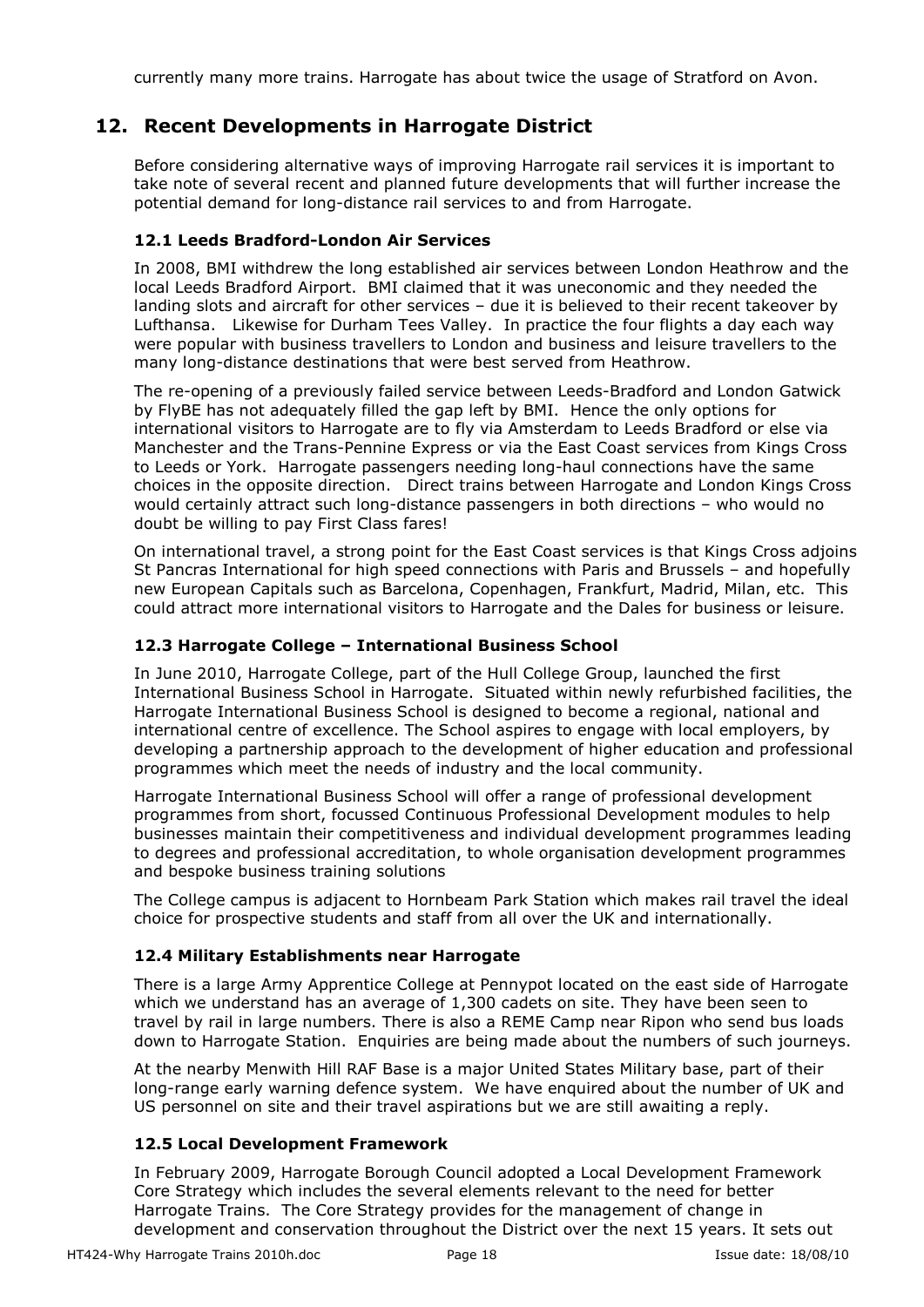the framework to achieve the difficult balance of facilitating the delivery of much needed homes for local people, new jobs, improved sports and recreation facilities and better opportunities for all, whilst minimising the impact on the high quality environment and distinctive character of the District, and avoiding harmful and inappropriate development.

The Core Strategy sets out that the Council will make provision for 390 new homes per annum (net annual average) in Harrogate District over the period 2004 – 2023 of which 62% is expected to be provided in Harrogate and Knaresborough.

One of the strategic objectives identified to achieve the Core Strategy Vision is to *'Improve the provision of bus and rail services and facilities, pedestrian and cycle networks, community transport schemes, park and ride and traffic management measures to reduce traffic congestion, with priority given to Harrogate and Knaresborough".* 

Policy TRA3 on Travel Management states that in partnership with North Yorkshire County Council and other transport providers the Council will:

a) implement appropriate travel improvements as identified in the North Yorkshire Local Transport Plan and other transportation studies;

b) give priority to the reduction of traffic congestion in the Harrogate and Knaresborough Priority Area for the Reduction of Traffic Congestion;

c) improve public transport and associated infrastructure, with priority given to improving:

- the capacity, quality and convenience of routes between Harrogate and Knaresborough to Leeds and York;
- sustainable means of access in rural areas in order to access services through Service Centre Transportation Strategies; and
- the Key Bus & Rail Network;

d) develop a District-wide parking strategy;

e) prepare a Harrogate and Knaresborough Area Development Plan Document to address, amongst other matters, key transport issues including:

- the integration of transport infrastructure provision and areas for future growth and development, including public transport provision;
- provision of a transport interchange at Station Parade, Harrogate;
- other transport infrastructure, including town centre and out of town centre requirements e.g. park and ride provision, pedestrian priority measures;
- improvements for walking, cycling and travel by public transport, including safety issues.

#### **12.6 Harrogate Park & Ride or Parkway sites**

As part of work being undertaken by North Yorkshire County Council for Local Transport Plan 3 and Harrogate Borough Council in relation to the LDF Sites & Policies Development Plan Document, the potential for rail/bus based park and ride sites is being investigated.

North Yorkshire County Council aspires to implement a Park & Ride scheme in an attempt to reduce congestion on the radial routes into Harrogate. However it appears impracticable to use shuttle buses if they can travel no faster than the queuing cars. Hence the Chamber has proposed a "Park & Rail" facility running for example between Flaxby near the A1(M) and Pannal near the Harrogate Southern bypass A658 junction with the A61. There are several sites at both locations that could be developed into Parkway Stations subject to the required Planning Permission and capital investment.

Parkway Stations served by direct Harrogate-London trains would no doubt attract the many car-owners in Harrogate District who are currently reluctant to drive into the very congested city centre car parks in Leeds or York. Currently they find it easier to drive down the A1(M) or M1 motorway rather use rail unless it is close to their point of origin.

#### **12.7 Housing and business development at Knaresborough East**

As part of the Local Development Framework process, initial consultations on preferred options for site allocations for housing and employment were undertaken in 2008. This work identified as a preferred option a major urban extension at Manse Farm along side the existing Harrogate-York railway line and in between Knaresborough and the A1(M).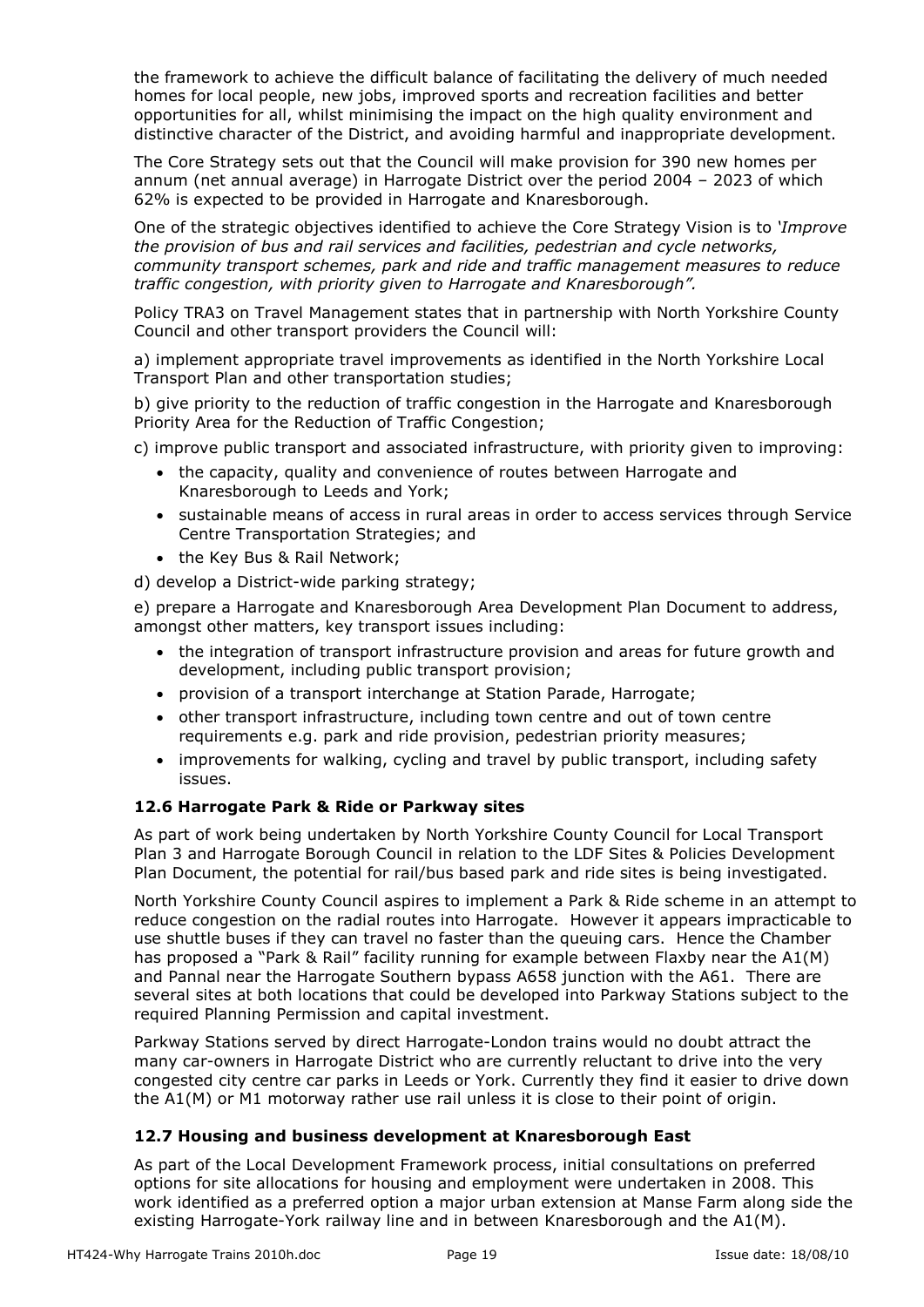Indicative figures included 500 dwellings, 2-4 hectares of employment land, significant landscaping and open space with further investigation in relation to a potential neighbourhood centre to include primary school, shops and health facilities. Scope for additional homes post 2020 was also identified. A new railway station was also seen as an important part of any sustainable development in this location. Further work in relation to the potential development of this site is currently being undertaken as part of the Sites and Policies DPD.

Harrogate Borough Council and North Yorkshire County Council have appointed Arup to investigate the potential for a new station as part of master planning proposals for the site. As part of this work discussions have been held with David Phillips (Senior Route Planner for Yorkshire and the Humber) from Network Rail, Pat Beijer (Commercial Team) from Northern Rail and Brian Welch from the Department for Transport. A range of potential housing densities is being considered as part of this work.

This location could perhaps also be the suggested Park & Ride or Parkway Station, served by both Northern Rail and other services. However this needs further technical development and exploration in order to extend the double-track section from Knaresborough to the proposed new station.

#### **12.8 Harrogate Transport Interchange**

The provision of a Transport Interchange at Station Parade, Harrogate is an important strategic objective which is reflected in the Leeds City Development Programme and included in Core Strategy. A Development Brief for this site was adopted by Harrogate Borough Council as Supplementary Planning Guidance in May 2005. This is a key site in Harrogate town centre and an important gateway to the town, especially when travelling by bus or train or for those travelling by car and using the Victoria multi-storey car park. There is also scope to improve taxi provision and access for community transport.

As part of a comprehensive development, improvements to the current transport infrastructure are envisaged and it is expected that any new development will bring the various transport modes closer together, linked by a new transport interchange. The provision of this interchange recognises the importance of enhancing the provision of public transport facilities and the importance of providing transport interchanges at a regional and sub regional level.

The provision of an interchange will also reinforce the role of Harrogate as a sub regional town as outlined in Core Strategy Policy JB4. The development of an Interchange in Harrogate is also one of the measures proposed by the NYCC Harrogate and Knaresborough Integrated Transport Strategy (HAKITS) to address traffic congestion.

Negotiations with potential property developers and the various land-owners are ongoing and work has currently been completed on traffic impact modelling and an initial design for a scheme for the diversion of the A61 trunk road south bound off Station Parade on to the east side of the Station. This would remove a current barrier between the bus/railway stations and the town centre with the potential to significantly improve pedestrian links between the railway station, the Conference Centre and key services and facilities in the town centre and improve the town centre environment. The intention being to make public transport use an easier and more attractive option

The proposed changes to the Harrogate Station would maintain its ability to handle full length HST125 Inter-City trains on both Platforms 1 and 3 as well as on the through line in between the two platform lines, currently used for "parking" rolling stock until needed.

The existing Harrogate Station Car Park is already well used but it could be extended by decking. The adjacent Victoria Car Park owned and operated by Harrogate Borough Council could easily be made available for more rail users given a later closing time. Car parking at stations is recognised as an important prerequisite of stimulating rail travel.

#### **12.9 Harrogate & Dales Convention Bureau**

Harrogate Chamber of Trade & Commerce is currently leading a project to establish a Convention Bureau to promote the numerous facilities for hosting conferences, exhibitions and other events in Harrogate District and the adjacent Yorkshire Dales, including Skipton. This project has the support of Welcome to Yorkshire, The Yorkshire Dales & Harrogate Tourism Partnership, Harrogate Borough Council, Destination Harrogate, Accommodation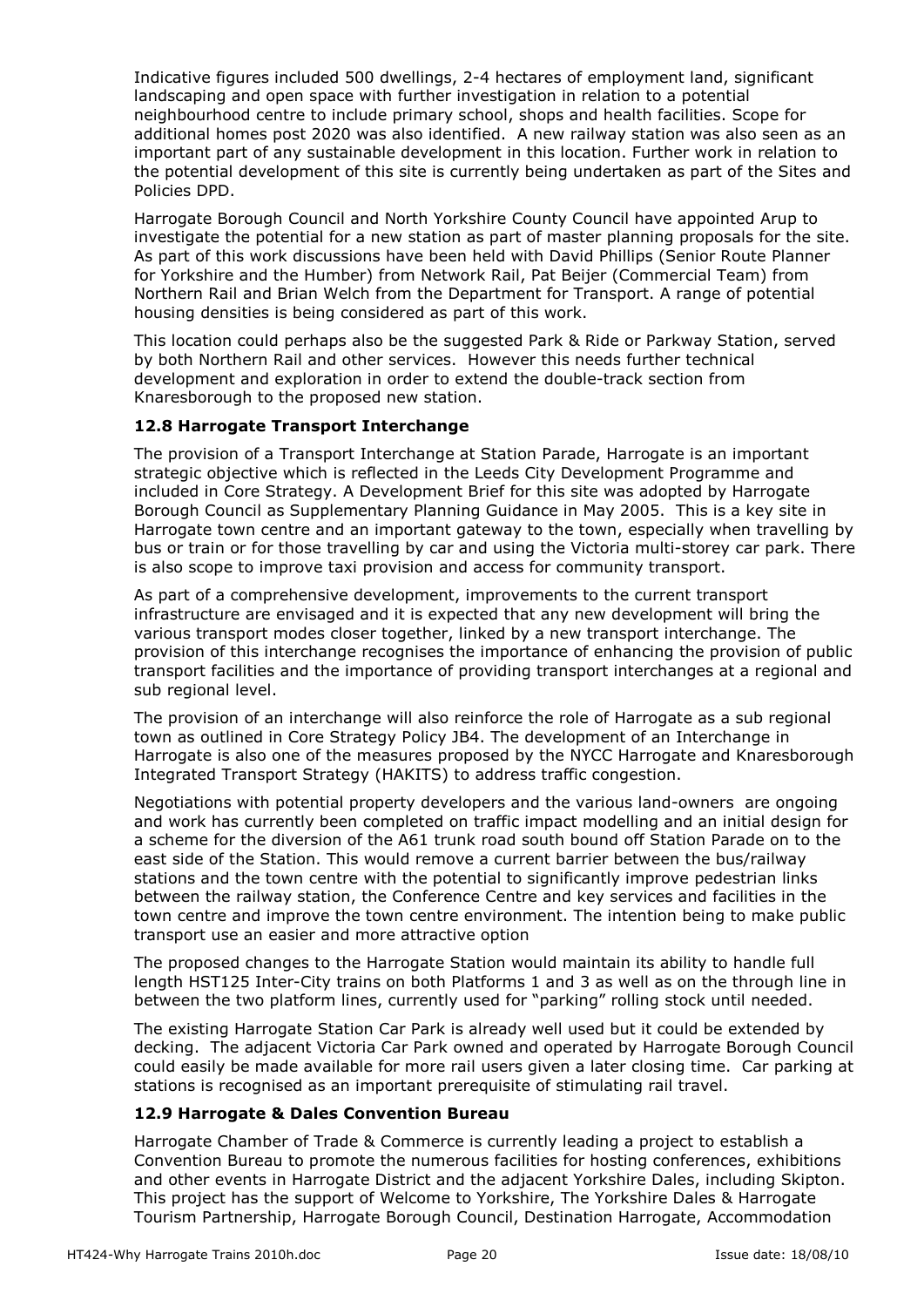Harrogate and the Promoting Harrogate Group of providers.

When comparing Harrogate and Dales with rival locations that already have a successful Convention Bureau, the inadequacy of our current rail connections is highlighted – for example the following competing Bureaux and venues feature their rail links as a key attractions: Conference Leeds; York & Scarborough; Yorkshire South; Manchester Central; Birmingham ICC; Birmingham NEC; Excel Centre London; Edinburgh ICC, etc.

The Chamber is currently compiling an integrated timetable to show the many available connections between London and Harrogate, although we know that changing trains is unpopular with delegates – which makes Harrogate less attractive to Event Organisers.

#### **12.10 What could happen if we do nothing?**

If no action is taken to restore regular direct trains between Harrogate and London in both directions across seven days, then there is a serious risk that Harrogate will lose some of the major conferences and trade exhibitions on which its economy depends. For example the Chartered Institute of Professional Development decided to move its long-established Annual Conference from Harrogate to Manchester, ostensibly due to many complaints about poor rail links. The following report was printed in HARROGATE ADVERTISER 30 May 2008

*HARROGATE'S second largest conference is to move to Manchester after visitors complained about poor transport links and a lack of accommodation in the town. The CIPD annual conference, which attracts more than 5,000 visitors from the UK and abroad, has been held in Harrogate for 60 years but organisers pulled out of the town after negative feedback from delegates.* 

*A CIPD spokesman told the Harrogate Advertiser the lack of a direct rail link from London was a major drawback!* 

## **13. Harrogate Line Improvements**

#### **13.1 Existing Line Capacity**

At a regional level the need for improvements on the Leeds-Harrogate-York Line, to make rail usage more attractive is recognised. (Y&H Regional Transport Policy Y1)

A Consultancy study by Arup in 2006 showed that it was technically possible to operate 3 trains per hour between Leeds and Harrogate and 2 per hour between York and Harrogate using the existing track. However there has been no prospect of funding for the additional rolling stock that would be needed.

Northern Rail has had its franchise extended to run until September 2013 on the same conditions as the original franchise, which assumes no growth and provides no funds for investment. However patronage grew by 34% in the first five years that they had the franchise. Northern has recently proposed to expand hours of operation and increase local Harrogate services by nearly 25% on weekdays and 50% on Sundays in 2011/12.

#### **13.2 Horsforth Turn-back & Signalling**

West Yorkshire Passenger Transport Executive has made proposals for extra shuttle services on the Leeds-Horsforth section of the line utilising a new turn-back facility at Horsforth. This project is in the Network Rail forward plan for 2014.

Improvements are also planned to the old-fashioned mechanical signalling, increasing the capacity on the line between Leeds and Harrogate. This should enable a faster "express" service between Harrogate and Horsforth. It could then run non-stop into Leeds, omitting Headingley and Burley Park which would be served by the intervening Leeds-Horsforth shuttle service. These improvements would also facilitate use of the line by additional Inter-City HST125 diesel trains between Leeds and Harrogate.

#### **13.3 Horsforth Rail-Air Link to Airport**

At the suggestion of Harrogate Chamber, Leeds-Bradford Airport Management is currently investigating the feasibility of operating a shuttle mini-bus service between the terminal building and Horsforth Station which is only 2.5 miles away with a typical journey time of less than 10 minutes. One shuttle bus could meet every train from both Leeds and Harrogate during most of the day.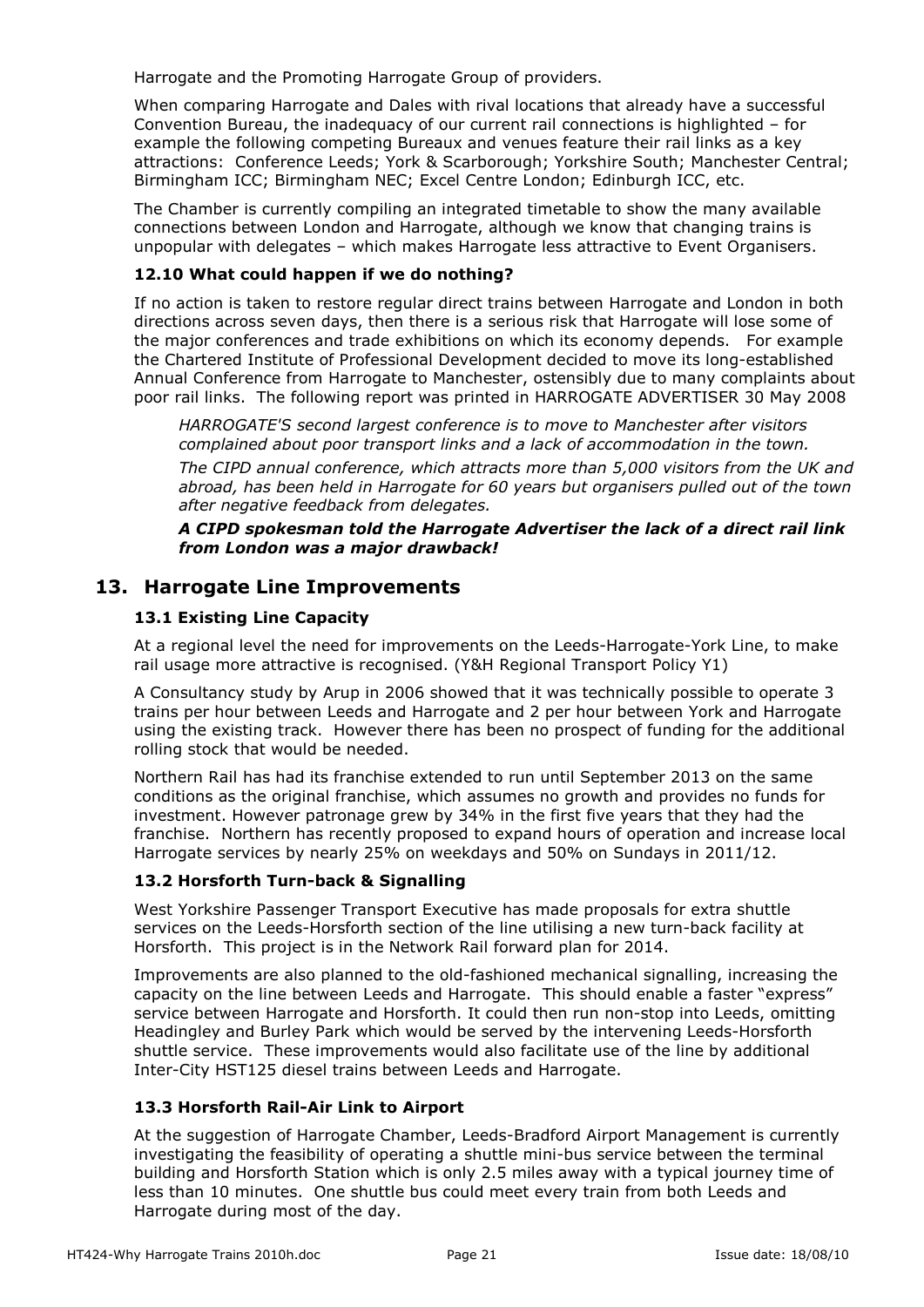The existing Harrogate-London East Coast Service currently picks up at Horsforth Station every morning and it is well used. If the proposed new London-Harrogate services all stopped at Horsforth we believe they would also be well used, depending on the actual timings. It might also be possible to serve Headingley Station for major events such as Test Matches, although it would be necessary to reinstate the original longer platforms.

#### **13.4 Tram-Trains on Harrogate Line?**

Connections to Leeds and York are critically important for Harrogate, in particular given the current lack of through rail journey opportunities particularly to the north. Arup have undertaken work for the Leeds City Region in relation to the introduction of tram trains. It was thought that the Harrogate line would be a suitable test-bed for a new "Tram-train" light rail service that could also run on tram-lines in Leeds and York city centres.

Conversion of the Harrogate Line to tram train could provide a step change in the quality of the rail link in terms of capacity, frequency and connectivity to labour markets both for local and strategic journeys. However it could also jeopardise Harrogate's direct connectivity with longer distance main line rail services. As the Harrogate Line is not electrified, those aspirations have now been scaled back. The original Penistone Line trials with diesel units were cancelled as it was deemed not economically viable. Trials using electric tram trains are currently being planned on the Sheffield – Rotherham freight line before joining the Sheffield Supertram network.

We also understand that the introduction of electric tram-trains on the Harrogate Line would require electrification which is incompatible with main line rolling stock. Given these uncertainties, this option is not considered sufficiently well considered or developed to provide a solution within the foreseeable future

#### **13.5 Harrogate Borough Council Policy**

On 3rd March 2010 Harrogate Borough Council considered a Notice of Motion entitled HARROGATE/YORK RAIL LINK by Councillors Martin Leather and John Savage as follows:

*We wish to propose that HBC lobby Network Rail and local MPs to upgrade the railway line between Harrogate and York to 21st Century standards. This railway line was opened around 1854. It was returned to a single track between Knaresborough and Cattal, and Green Hammerton and Poppleton, closing Marston Moor station about 40 years ago. In order to upgrade the line two measures need to be implemented: -* 

*(a) Automatic barriers and crossing needs to be installed and signals need to be electrified. This would reduce the number of staff required and therefore result in cost savings. Examples of single track, which are fully automated, are Exmouth to Barnstable in Devon and the coastal line between Pwllheli and Machynlleth in Wales. The latter line has trains running two hourly with less passengers except at peak times.* 

*b) Double track needs to be reinstated so the trains can run more frequently than hourly. This improvement would be of benefit to local commuters. It would also greatly improve the service to York and Harrogate and be a significant benefit to the Harrogate Conference Centre (one of the complaints by users of the Conference Centre relates to unsatisfactory access by public transport). You will be aware that the London to York line is significantly faster than the London to Leeds line.* 

The notice of motion was referred to the Council Cabinet who resolved unanimously that the Cabinet Member for Planning and Transport should pursue the necessary courses of action on behalf of Harrogate Borough Council and the people of the Harrogate District.

Councillor Don Mackenzie, as Cabinet Member for Planning, Transport & Economic Development set out a number of aspirations for residents he believed to be realistic:

- *Double track all the way from Harrogate to York*
- *Electrification*
- *Additional rail halts at Bilton and East Knaresborough*
- *Automatic barriers for more efficient working*
- *More frequent local trains to Leeds and York, at least two an hour*
- *Linked to the above, better direct or indirect connections to London KX*
- *Tram -Train options*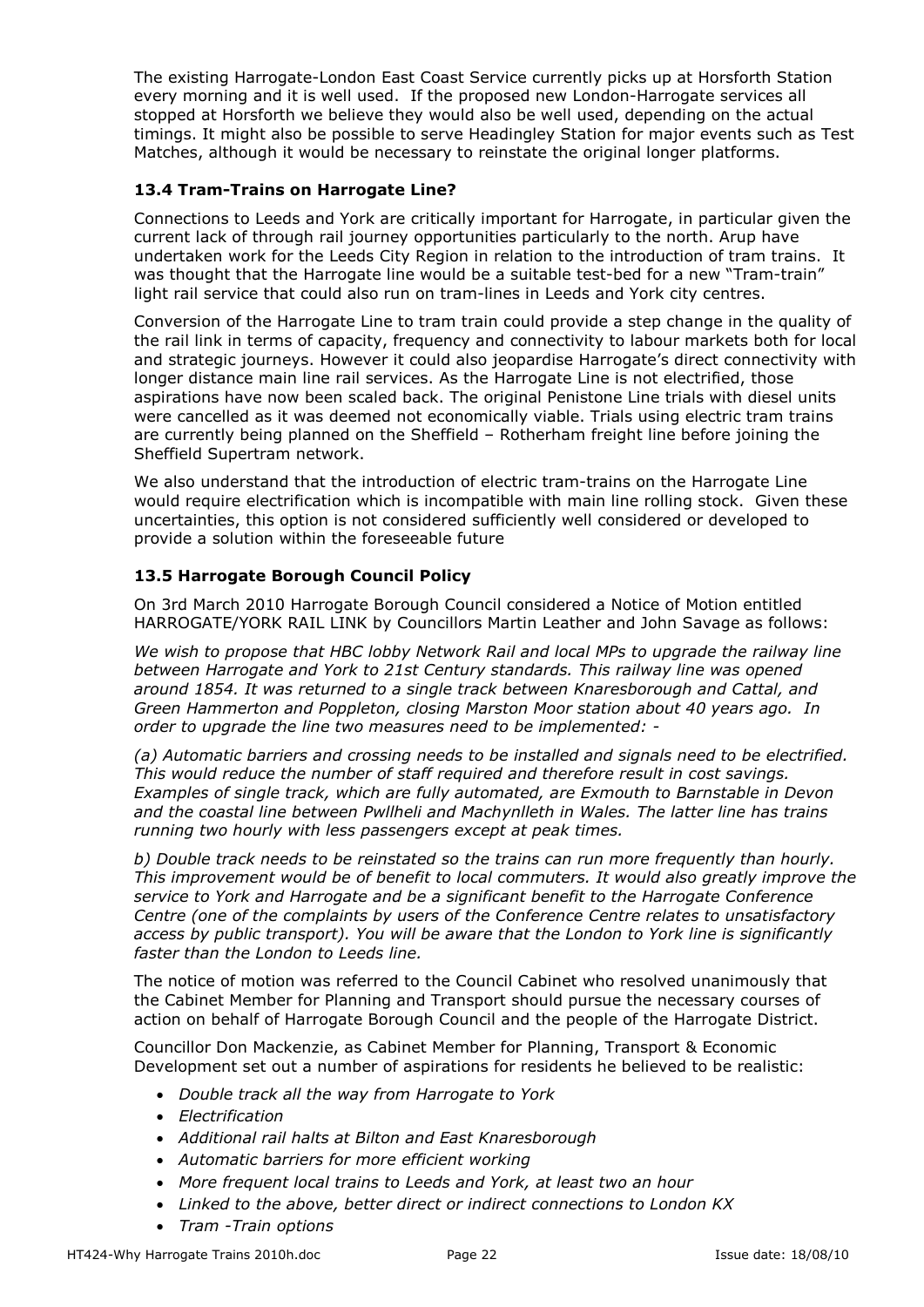• *Metro card validity over the whole line* 

*(Source: Minutes of Harrogate Borough Council 03/03/10 & Cabinet Meeting 17/03/10)* 

This report and the related meetings arranged by Harrogate Chamber with DfT, ORR and Rail Operators, have been supported by Councillor Mackenzie as part of this campaign

#### **14. What are the Operating Constraints?**

- The Leeds Harrogate York line is not electrified, whereas the main lines from York and Leeds to London are electrified. Thus only diesel trains can operate to Harrogate.
- The signalling on most of the Harrogate line is the old fashioned 'semaphore' type, requiring manned signal boxes, and limiting frequency of trains. Network Rail does have plans to upgrade parts of the Leeds – Harrogate section by 2014, facilitating an increase in track capacity and running speed.
- The Knaresborough to York part of the route has two single line sections, which are a major constraint; there are no plans to upgrade this section of the route.
- At most intermediate stations, platforms are only long enough to accommodate trains no longer than 4 carriages, Knaresborough is one of these. Harrogate, Horsforth and Starbeck can take longer trains.
- Leeds station is very busy, and so is access into the station both from the East and from the Wakefield direction, which are the two routes from London. In practice, direct trains between London and Harrogate only use platforms 6 & 8. It is operationally easier for trains to come into Leeds from the south via Wakefield, and not from the east via Hambleton as National Express had proposed in 2008.
- Although it would be quicker to reach Harrogate via York, the single line sections and 'token' style system for safe operation on single lines could pose a problem for the drivers of the high-speed trains when having to take and release tokens.
- The economic case for serving Harrogate directly from London is also stronger via Leeds. With the proposed journey time improvements to be delivered between London and Leeds from the Eureka timetable, it is now felt preferable that services operate via Leeds rather than York as previously proposed.
- There is a national shortage of rolling stock, with little likelihood of any new InterCity style trains before 2016. The only high-speed diesel trains that exist are the HST 125s with Class 43 locomotives, Class 180 diesel units and Classes 220 and 221 'Voyager' diesel units. At present it looks as though these could only be made available if electrification of some routes where they are used takes place, thus 'freeing' them for use elsewhere; or if some other routes where they are used were curtailed, e.g. East Coast to Aberdeen(3), Hull(1) or Inverness(1).
- A detailed study of the operating constraints shows that Harrogate could most effectively be served as an extension of existing services via Leeds rather than via York. As several daily services are already specifically diagrammed to use diesel high speed trains this option would not require any new rolling stock or extra slots on the East Coast Main Line. Network Rail have advised in principle that such services using platforms 1, 6 and 8 at Leeds (as they do currently) could reverse there to go north to Harrogate without additional conflict with other services. In some circumstances, the continuance of the train to Harrogate will also free up platform capacity at Leeds.

*(Source: Andrew Easson, Integrated Passenger Transport, North Yorkshire County Council)* 

#### **15. What are the Proposed Actions?**

#### **15.1 Immediate Actions 2010 = 1 direct train per day HGT-KGX southbound**

**a) Harrogate Chamber of Trade & Commerce** will compile an integrated timetable showing all connections between Harrogate and London Kings Cross and intermediate Stations on the East Coast mainline and will publish it on the Chamber web-site for the information of local businesses and residents and for conference and exhibition visitors.

This new timetable will also be offered to the Harrogate International Centre, Yorkshire Event Centre, Pavilions of Harrogate and Destination Harrogate for their web sites and for onward distribution to organisers of events attracting long-distance visitors.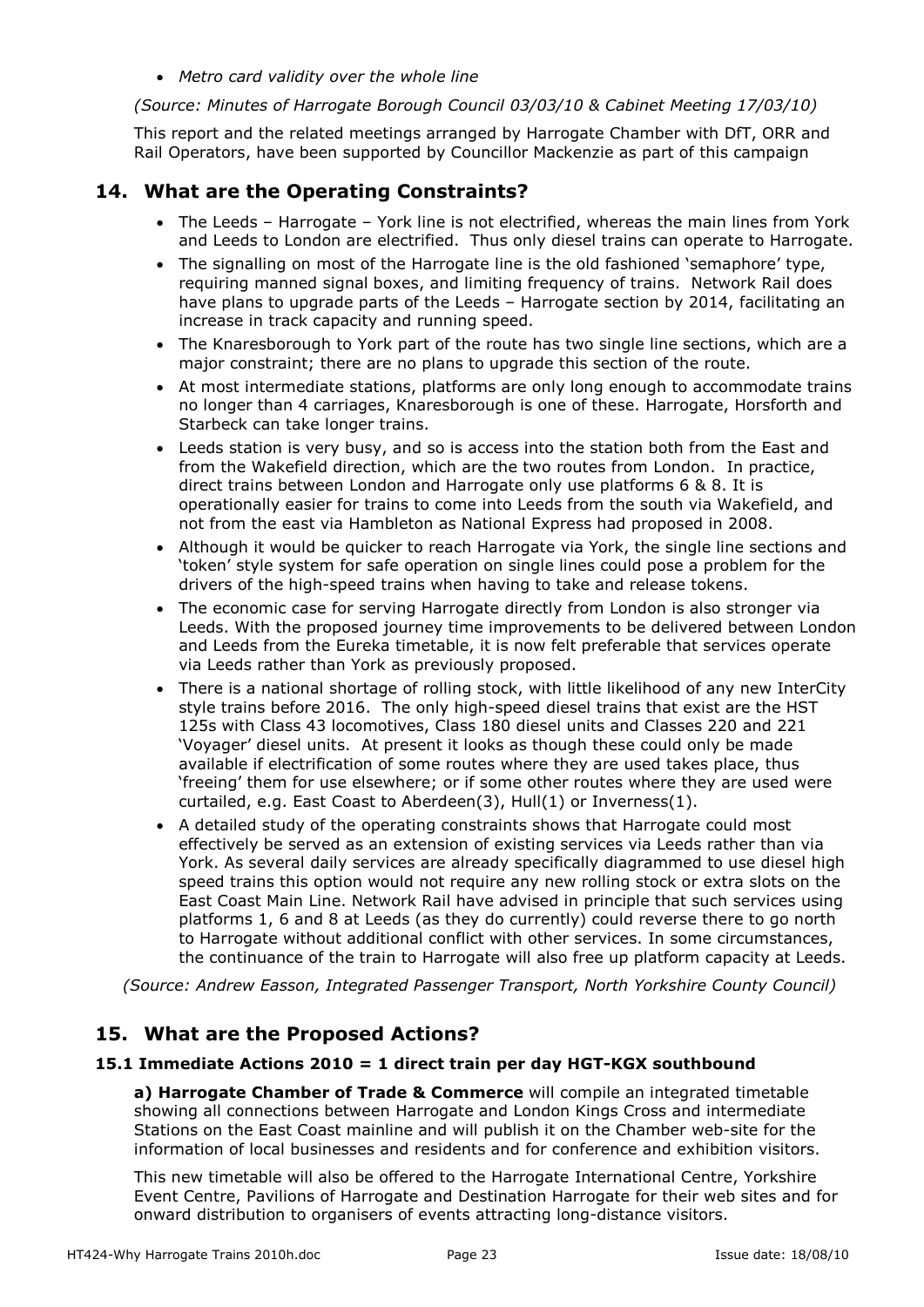**b) Northern Rail** is asked to make every possible effort to change the remaining Class 142/144 diesel multiple units to Class 150, 153, 155, 156 or 158 for all services on the Harrogate Line. Also to ensure that 4-car units operate throughout the peak periods morning and evening to avoid the present over-crowding.

**c) Leeds Bradford Airport** is urged to implement a Horsforth Rail-Air shuttle mini-bus on a trial basis in view of the likely demise of the Harrogate Airport Bus Service 767 in April 2011, due to the proposed withdrawal of North Yorkshire County Council funding.

#### **15.2 Short Term Actions 2011 = 2 direct trains per day HGT-KGX every day**

**a) The Department for Transport** is asked to reinstate the evening return service from Kings Cross to Harrogate in the EUREKA timetable effective from May 2011. This will need one diesel HST125 train that currently serves Leeds to be extended to Harrogate and then go to the Neville Hill Depot for overnight cleaning and maintenance, before returning to Harrogate for the next morning's southbound service.

All services should be operated on a seven day basis with new services in each direction on Saturdays and Sundays extended from Leeds. No extra ECML slots or rolling stock are needed, so this would be a very efficient and cost-effective means of providing extra trains to Harrogate, with some side benefits for operations in Leeds Station and Neville Hill.

**b) Northern Rail** is asked to proceed with proposed plans to increase the duration and frequency of services on the Harrogate to York line during the evening and on Sundays. Also to increase car parking capacity at existing Stations wherever practicable.

#### **15.3 Medium Term Actions 2012/13 = 4 direct trains per day HGT-KGX**

**a) The Department for Transport** is asked to include in both the Eureka Timetable and the new Franchise Specification for the East Coast mainline services one new early morning northbound service from Kings Cross via Leeds to Harrogate and a new corresponding evening return from Harrogate to Kings Cross. This service is primarily to meet the needs of Conference, Exhibition and leisure visitors from the South East to Harrogate District.

This will need two of the existing electric services between Kings Cross, Wakefield and Leeds to be changed to diesel HST125 units. For example, the diesel units currently serving Skipton could be replaced with electric units as that line is now electrified. We understand there is a question of limited power supply from Bingley sub-station on the Aire Valley line to be resolved. For example it may be possible to operate electric trains between Shipley and Skipton with one or more traction motors isolated to avoid any power supply issues.

No extra ECML slots or rolling stock would be needed, so again this would be a very efficient and cost-effective means of providing extra trains to Harrogate.

**b) North Yorkshire County Council and Harrogate Borough Counci**l are asked to contact the shortlist of bidders for the new franchise and insist that they all come to Harrogate, when we should all make the strongest possible case for Harrogate Trains.

**c) Network Rai**l is urged to proceed with the proposed Horsforth turn-back and the improved signalling between Leeds and Harrogate to enable additional faster services between Leeds and Knaresborough. The line speed is currently limited to 60mph.

**d) Northern Rail** is urged to procure additional Class 150 series rolling stock needed to serve Horsforth, Harrogate and Knaresborough.

#### **15.4 Long Term Aspirations 2014/16 = 2 hourly service HGT-KGX every day**

**a) The Department for Transport** is asked to consider including in the new Franchise Specification for the East Coast mainline services several additional extensions of existing northbound services from Kings Cross via Leeds to Harrogate or alternatively via York to Harrogate, in order to create a two-hourly frequency of services between Harrogate and Kings Cross. This could be achieved when additional diesel rolling stock becomes available, either by withdrawal of diesel services from other routes or by cascading of diesel units replaced by electric trains elsewhere in the UK.

**b) The Office of Rail Regulation** is asked to consider allocating additional slots on the ECML for open access operators, once the planned work by Network Rail to remove existing bottlenecks has been completed.